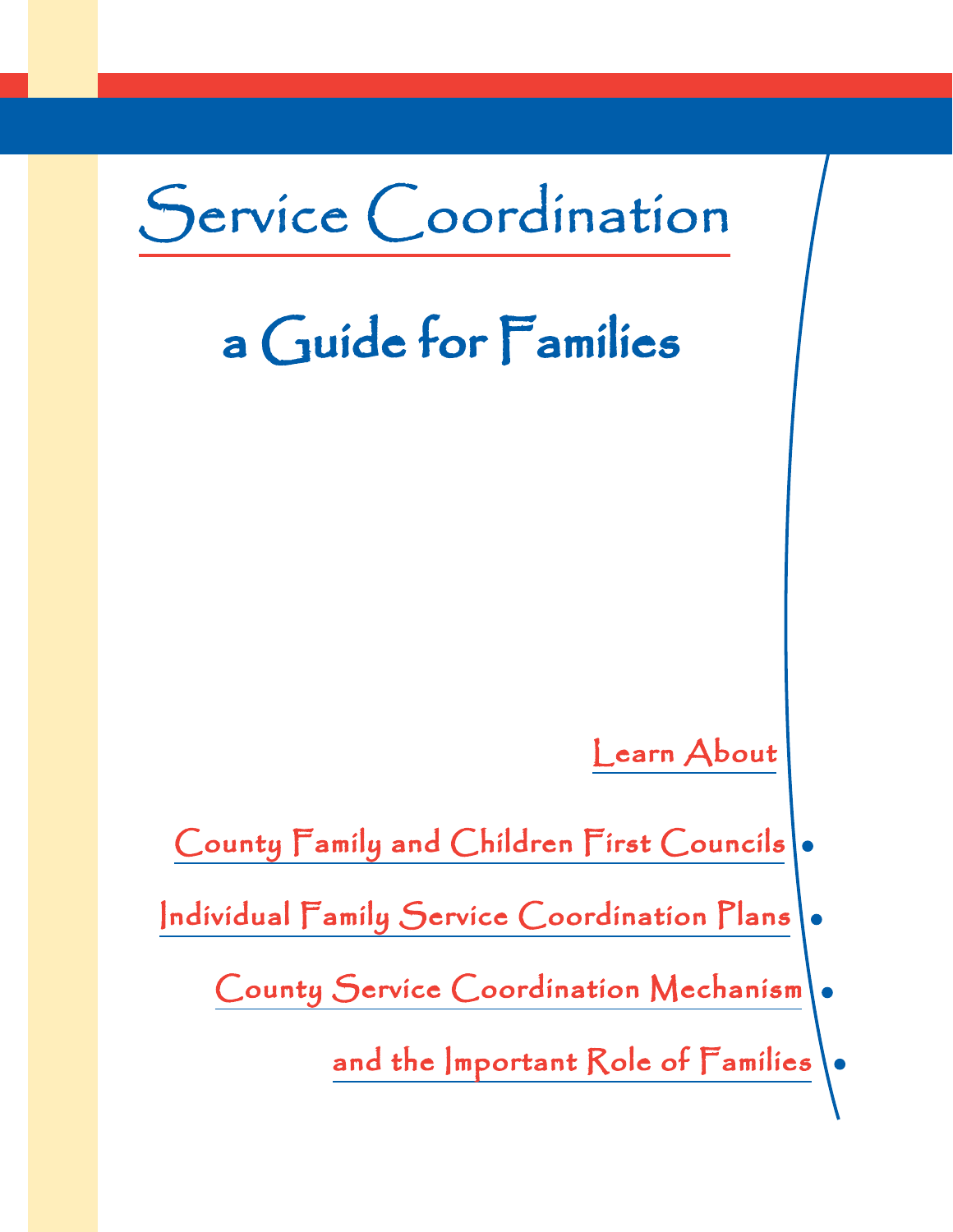This publication was produced by the Ohio Legal Rights Service through a contract with the National Alliance for the Mentally Ill of Ohio (NAMI Ohio) and with funding from the Ohio Department of Mental Health.

August 2005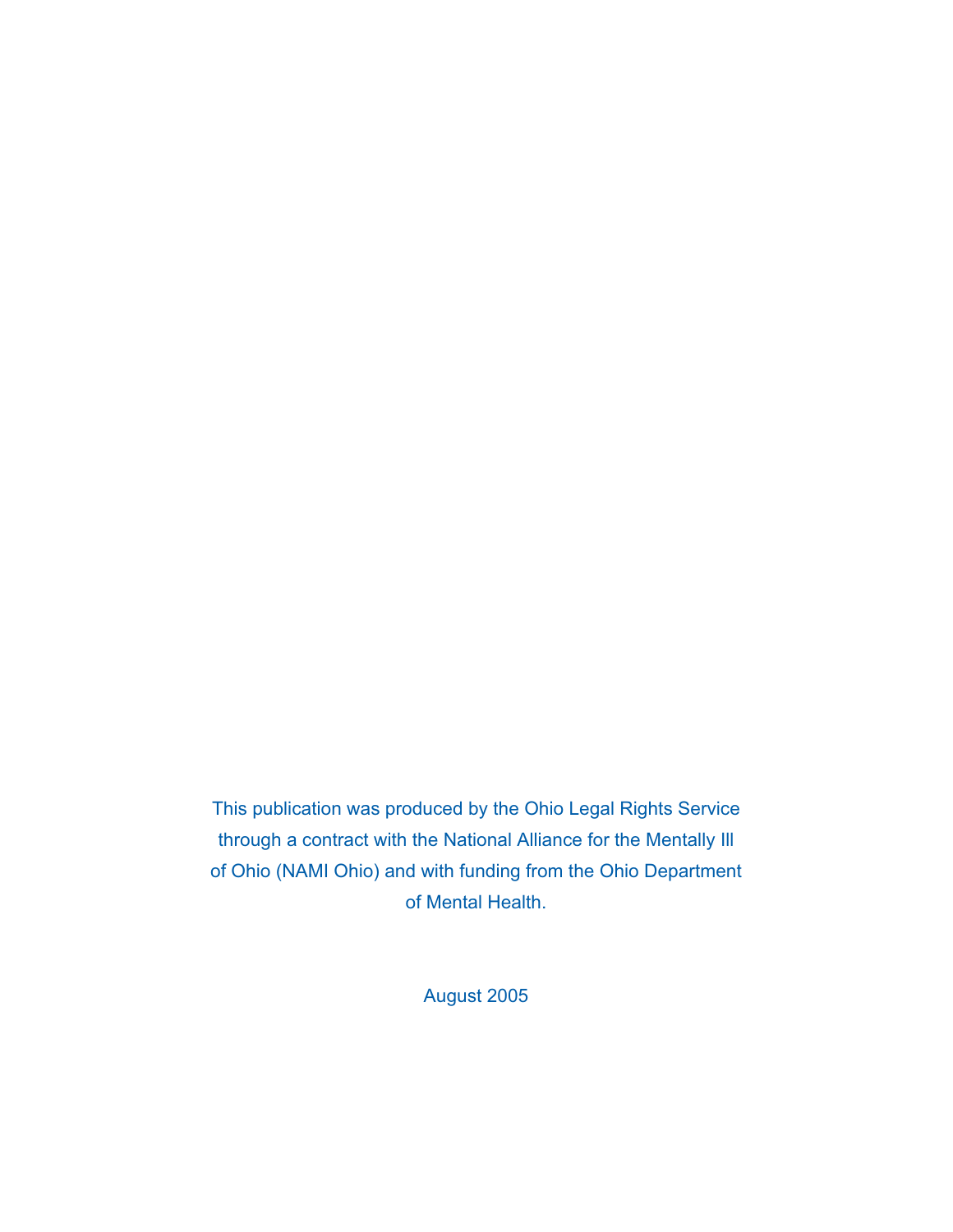

Dear Families and Friends:

The National Alliance for the Mentally Ill of Ohio (NAMI Ohio) was founded over 25 years ago to provide support, education and advocacy to family members and individuals diagnosed and living with mental illness. Since its inception, NAMI Ohio has strengthened its voice and is now recognized as Ohio's Voice on Mental Illness. NAMI Ohio's roots were in serving families of adult children. During our history, there have been remarkable advances in the diagnosis and treatment of brain-based illnesses. As a result, we have seen earlier and earlier identification of mental illnesses in children and young people.

The early diagnosis and treatment of children with mental illness is essential to providing increased opportunities for these children as they become adults. Recovery is possible with treatment! However, treatment of children and adolescents requires a coordination of services across a number of child-serving systems. Without this system coordination, families are caught in a whirl of bureaucratic redtape that inhibits successful intervention and early treatment. The children become victims of a bureaucracy.

As a partner in the Access to Better Care Initiative and the program administrator for the Parent Advocacy Connection (PAC), NAMI Ohio is committed to serving as a voice for children with mental illness and their families. With support from Ohio Legal Rights Service, this guide is now available to assist children and families throughout Ohio. We hope this Guide for Families helps you understand and benefit from Service Coordination. We wish you the best, and believe that together, we can work to improve the lives of children with mental health needs and their families.

Sincerely,

Terry Russell Executive Director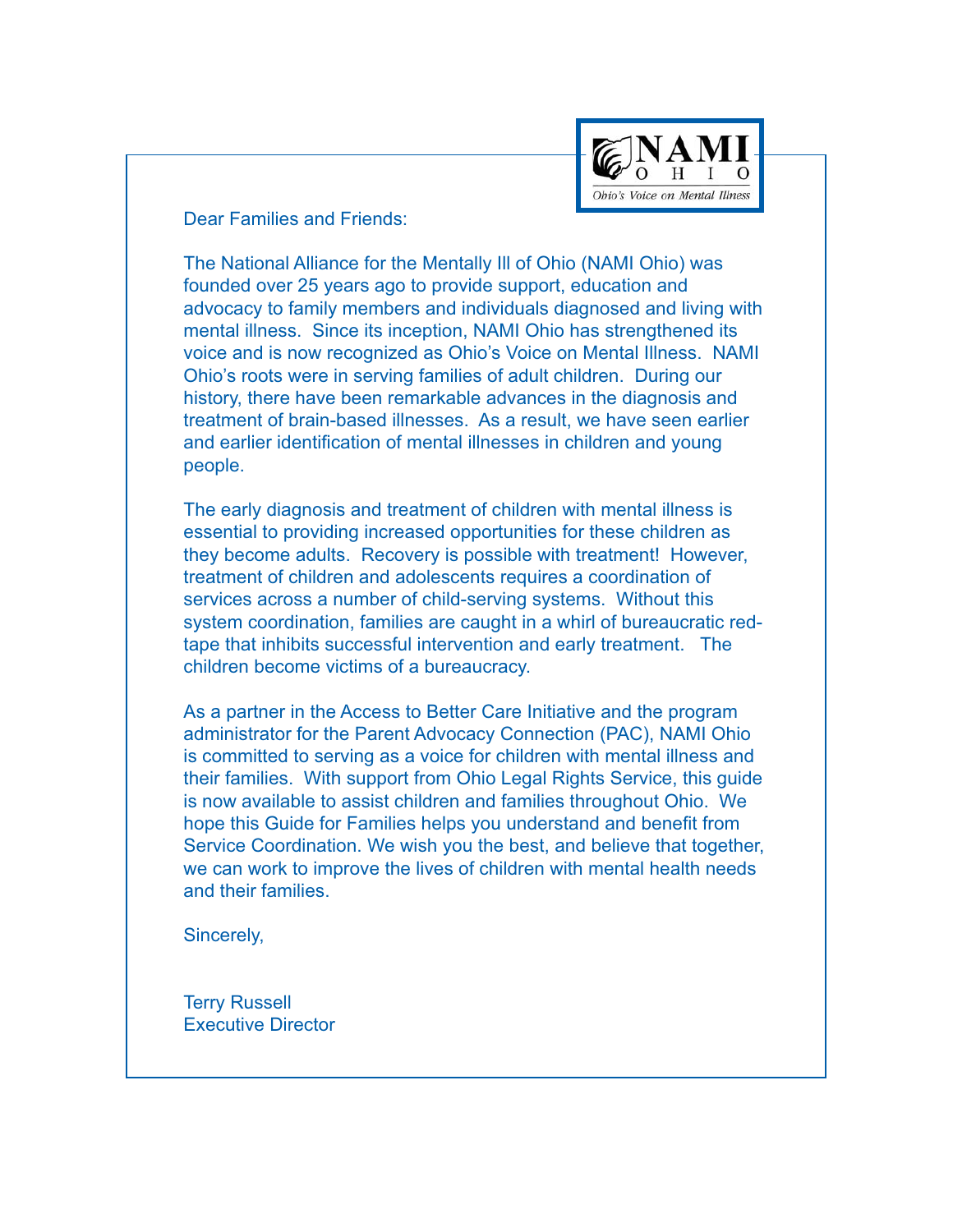# part 1

| <b>Introduction</b> |                                  |  |
|---------------------|----------------------------------|--|
|                     | • Who is this booklet is for?    |  |
|                     | • What is this booklet is about? |  |

# part 2

| <b>County Family and Children First Council</b>                |   |
|----------------------------------------------------------------|---|
| • What is the county Family and Children First Council (FCFC)? | 8 |
| • Who are members of the county FCFC?                          | 8 |
| • What does the county FCFC do?                                |   |

# part 3

| <b>Individual Family Service Coordination Plan</b>               |    |
|------------------------------------------------------------------|----|
| • What is an individual family service coordination plan?        | 10 |
| • Is an individual family service coordination plan required?    | 10 |
| • Who makes the individual family service coordination plan?     | 10 |
| • How does service coordination work?                            | 11 |
| • What must the individual family service coordination plan say? | 11 |
| • What do these plans look like?                                 | 13 |

# part 4

| <b>County Service Coordination Mechanism</b>                   |                 |
|----------------------------------------------------------------|-----------------|
| • What is the county service coordination mechanism?           | 15 <sub>1</sub> |
| • What must the county service coordination mechanism include? | 15 <sub>1</sub> |
| • Does the FCFC have to follow the county mechanism?           | 17 <sub>1</sub> |
| • Do families have a say in how the county mechanism works?    | 17              |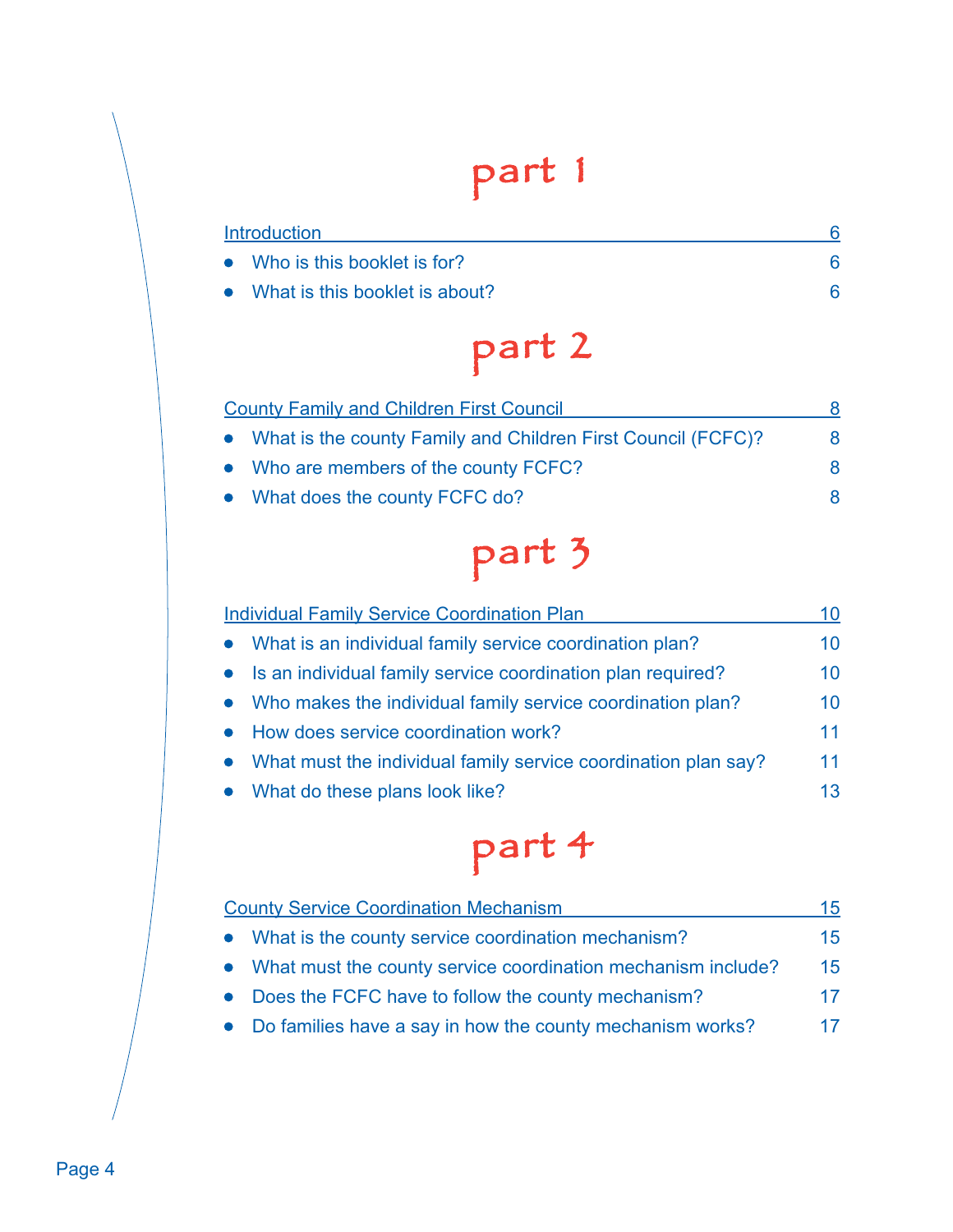# part 5

| The Important Role of Families                                      | 20 |
|---------------------------------------------------------------------|----|
| • How can my family participate in service coordination?            | 20 |
| • How can I help my child and family?                               | 21 |
| • How can I help other children and families in my county?          | 23 |
| • How FCFCs are helping families to be part of servoie coordination | 23 |

# part 6

| <b>FCFC Dispute Resolution Process</b> |                                                           | 24 |
|----------------------------------------|-----------------------------------------------------------|----|
|                                        | • What is the dispute resolution process?                 | 24 |
|                                        | • Who can use the dispute resolution process?             | 24 |
|                                        | • How do I find out about the dispute resolution process? | 24 |
|                                        | • How does the dispute resolution process work?           | 24 |

## part 7

| <b>Monitoring Progess</b>                             |    |
|-------------------------------------------------------|----|
| • How does the state monitor service coordination?    | 26 |
| • How do families monitor service coordination?       | 28 |
| • How can I monitor my family's service coordination? | 28 |

part 8

| <b>Getting Help and Support</b>                           |    |
|-----------------------------------------------------------|----|
| • Who are some people and groups that can help my family? | 30 |

### summary page

| Top Ten Points to Know About Family and    |  |
|--------------------------------------------|--|
| <b>Children First Service Coordination</b> |  |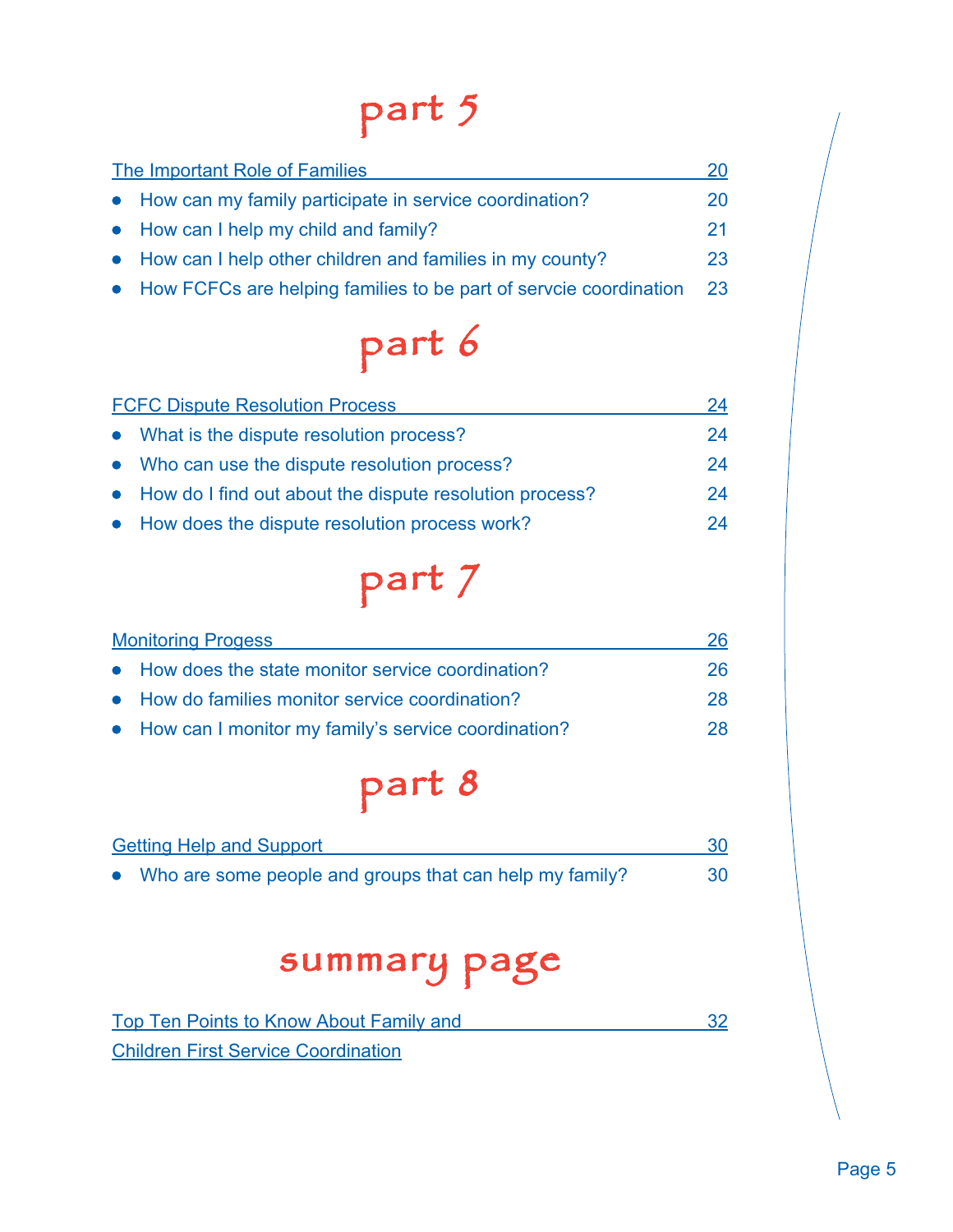### - part 1 -

### $|$ ntroduction

#### Who is this booklet for?

This booklet is for children and families who need or get services from local agencies and organizations. Some children and their families get services

from many agencies, and local service providers, and from informal support networks, like community groups, friends, neighbors and relatives.

Organizing all these services and all these people can be frustrating and overwhelming. This booklet can help children and families learn about:

- ways their counties can help to organize services that families need or get;
- how families can be a part of planning and organizing services;
- families rights and responsibilities in planning and organizing services.

#### What is a  $\,$ service?

*A "service" is an activity or support that helps children and their families. Families can get services from agencies, organizations, and informal supports, like neighbors or friends.*

#### What is this booklet about?

This booklet is about organizing services. "Service coordination" is a way of organizing services for families and children. Service coordination helps bring services to children and families, in a way that is simple and organized for the family.

The picture at the top of the next page can give you an idea of how service coordination works: service coordination finds agencies, people and services

that can help children and families, and then, with the family's involvement, organizes a plan to get the child and family what they need.



*Service Coordination helps bring services to children and families in a way that is simple and organized.*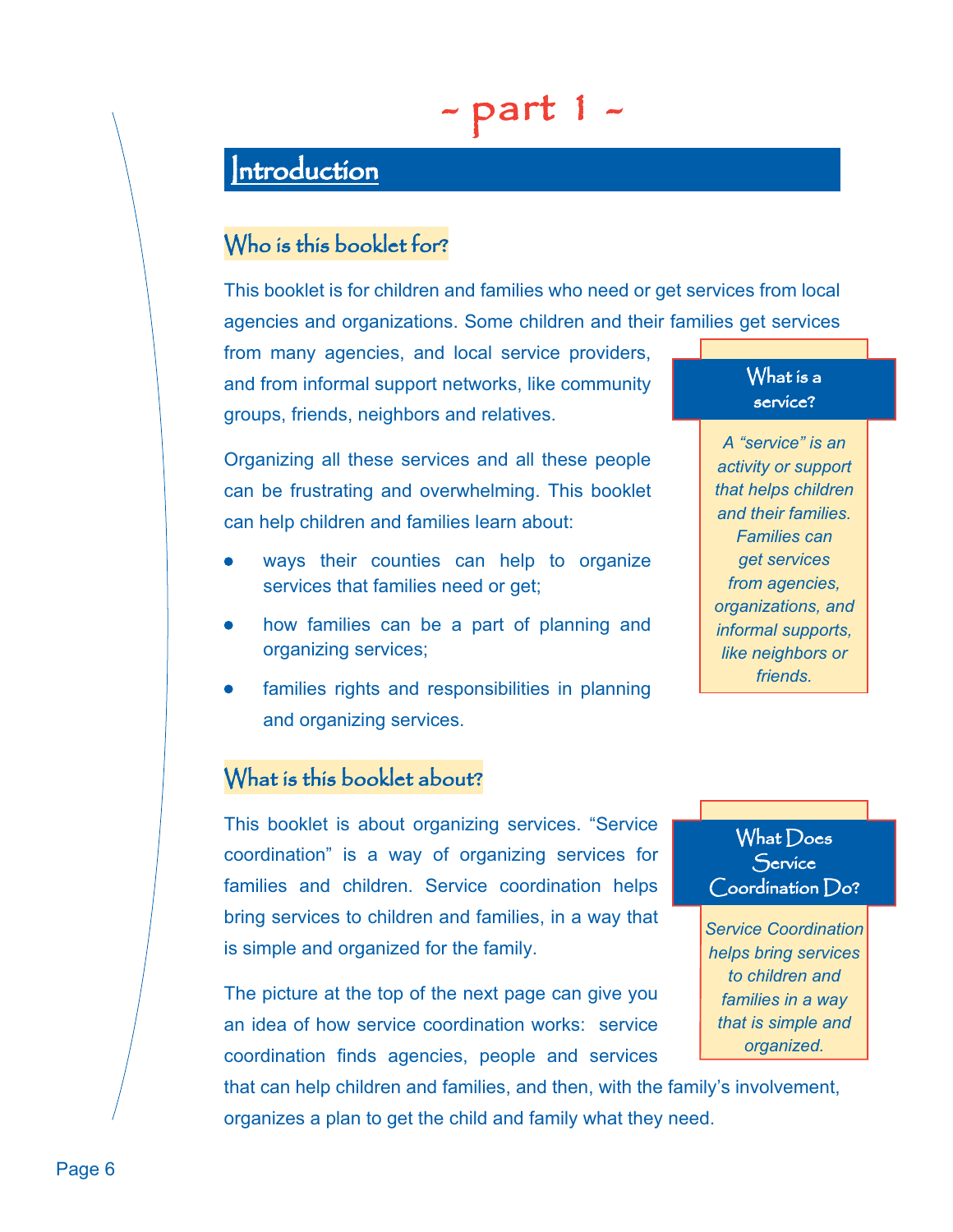

In Ohio, county Family and Children First Councils (FCFC) use service coordination to help plan and organize services for families and children. This booklet tells about how the FCFCs do this. The booklet also describes:

- the individual family service coordination plan;
- the county service coordination mechanism;
- and, most importantly, how families can be a part of service coordination.

This booklet encourages your family to know about and be a part of service coordination. Throughout the booklet, we mark, with a picture of a red house, information that is especially important to planning your own services, and to being a part of your own county's service coordination. We list the top ten points to know about service coordination on the Summary Page at the end of this booklet.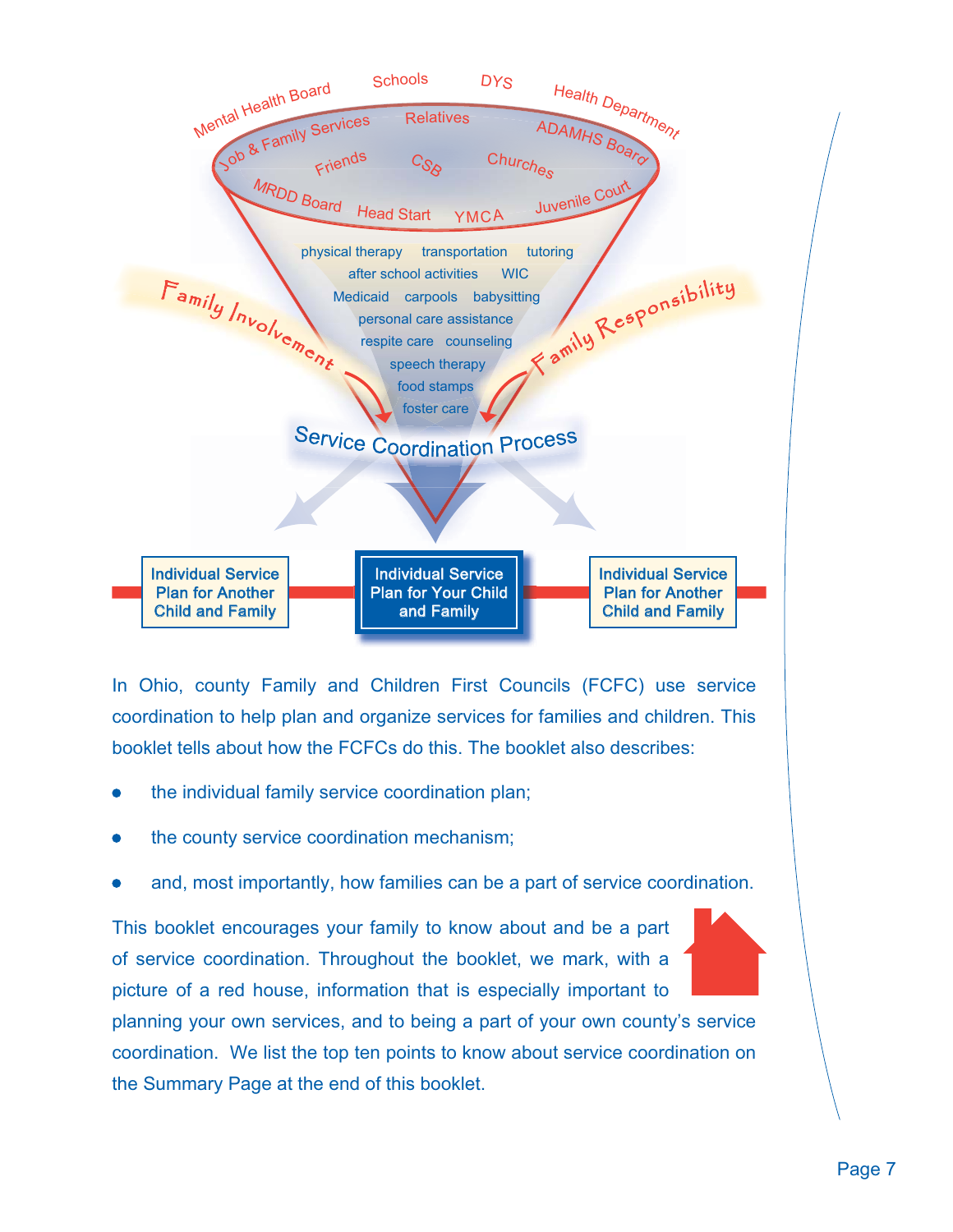## - part 2 -

### County Family and Children First Council

#### What is the county  $\mathsf F$ amily and Children  $\mathsf F$ irst Council ( $\mathsf F\mathsf{C}\mathsf F\mathsf{C}$ )?

The county FCFC includes families and people from local agencies and community organizations in that county. This group of people works together as partners to improve the well-being of children and families. There is an FCFC in every county in Ohio.



*A way for families and their children to get services with service coordination.*

#### Who are members of the county  $\mathsf{FCFC}$ ?

 The law says that the county FCFC must include at least three family members. These three family members must either be getting services now or have gotten services in the past, and they must not work for any agency that is a member of the FCFC. If there are more than three family members on the FCFC, these additional family members may work for agencies on the FCFC. The rest of the people on the FCFC are from other county agencies or organizations that serve children.

#### What does the county  $\mathsf{FCFC}$  do?

The purpose of the county FCFC is to coordinate services in the county in a way that is simple and organized for families. The FCFC does this with service coordination. The law says that the FCFC must make two kinds of service coordination plans, one for individual families and one for the whole county:

- Individual Family Service Coordination Plan
- County Service Coordination Mechanism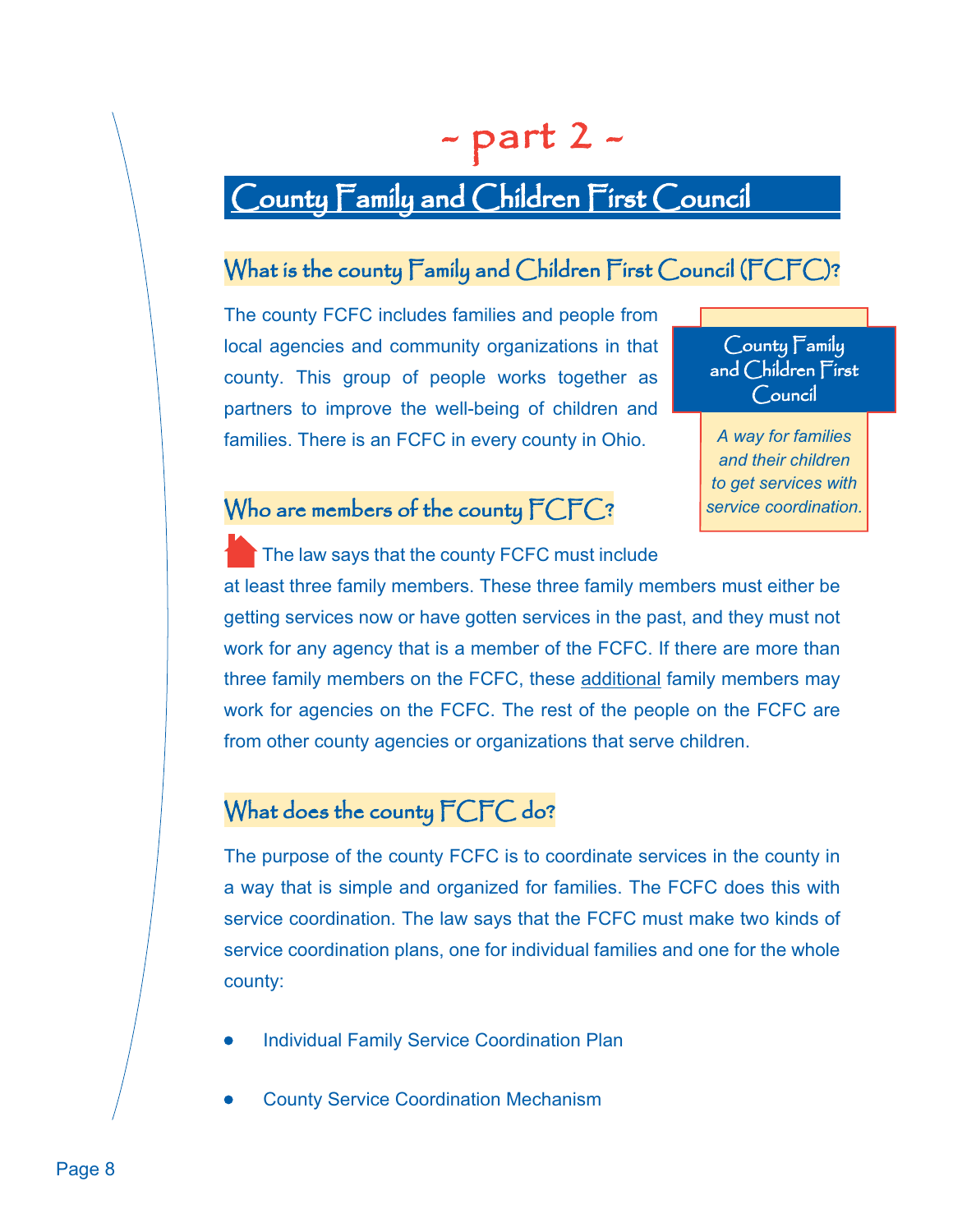County-wide Mechanism

## County Service Coordination Mechanism

 The county service coordination mechanism is a plan to get agencies of the county government to deliver services to children and their families in a way that is simple and organized. The county service coordination mechanism serves as the

guide for coordination of services in the county. It says what must be included in the individual family service coordination plan.  $\bullet$  **Individualized Plan** 

## Individual Family Service Coordination Plan

 Families and other members of the FCFC together write individual family service coordination plans. Families play a big part in making and carrying out their plans. The county service coordination mechanism says what must be included in individual family service coordination plans.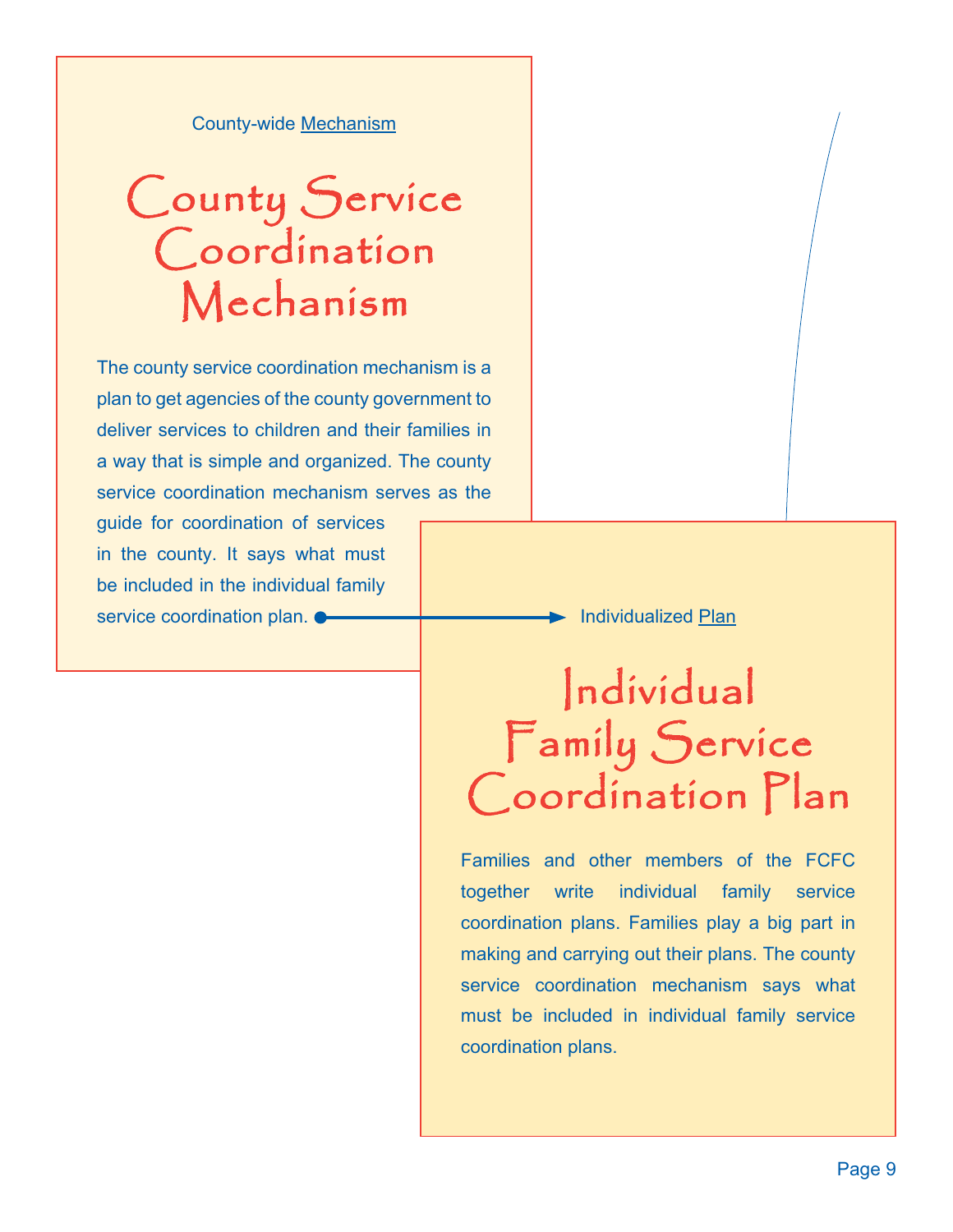## $-$  part 3  $-$

### Individual Family Service Coordination Plan

#### What is an individual family service coordination plan?

The individual family service coordination plan identifies and organizes services for your child and family, and who will be responsible for each part of the plan. Services may be provided by public and private agencies and informal supports such as neighborhood associations, neighbors, other familes and churches. Families have an active role in writing the individual family service coordination plan and share responsibility for carrying out the plan.

 $Individual Family$  $S$ ervice  $\bigcirc$ oordination Plan

*Together, your family and the FCFC write an individual family service coordination plan to identify and organize providers, services and responsibilities.*

#### $\vert$ s an individual family service coordination plan required?

The FCFC must make sure there is an individual family service coordination plan for any child or family who is getting service coordination from the FCFC. Also it is likely that if your child has multiple needs or gets services from more than one agency, your child will need a service coordination plan.

#### Who makes the individual family service coordination plan?

Your child and your family are part of a group that makes the individual family service coordination plan. The other people in the group are from some of the agencies on the FCFC. These people either know about your child or your family, or they know about services that your child and family might need. The FCFC calls this group of people your *family service coordination planning team*.

 $Individual Family$ Service Coordination  $\Gamma$ lanning  $\Gamma$ eam

*Your child and your family are part of the group of people who make your individual family service coordination plan.*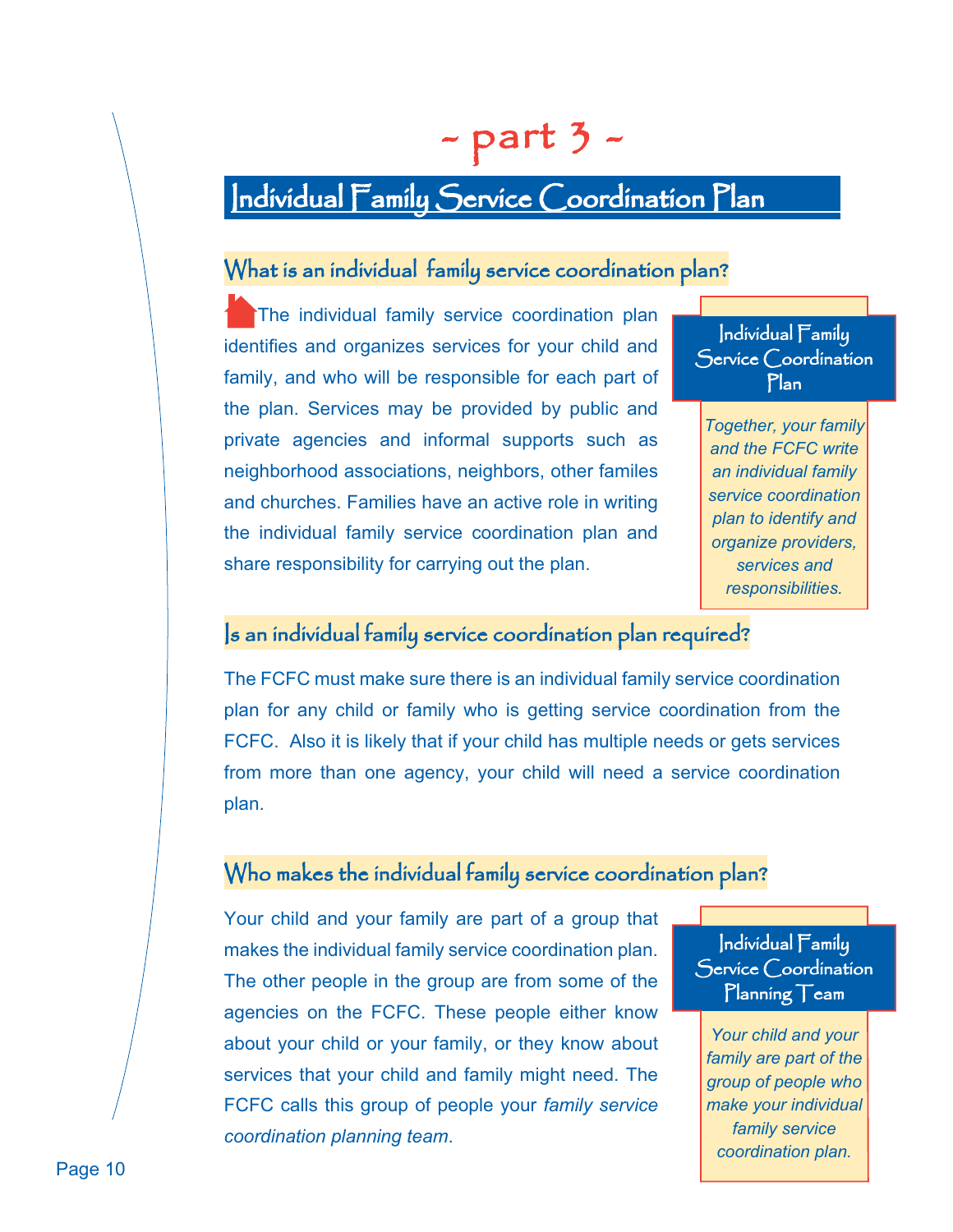*Your family is an important part of the team and an important part of every meeting about your child.* The FCFC must tell you about your child's meetings and invite you to be a part of them. You can bring an advocate or other support person to any meeting to help you with what you want to say, or just to be there for you.

#### $H$ ow does service coordination work?

You and your child meet with the family service coordination plan team to share information and ideas, and decide what services your child should get. Together, you and your child and the team make an individual plan for how your child will get services and who will pay. The team must write the plan by following the county's service coordination "mechanism" (see Part 4). Your family is a very important part of making the decisions.

#### What must the individual family service coordination plan say?

The individual family service coordination plan must include:

- which agencies are responsible for giving your child and family the services you need. The agencies can be state, county and local, public and private agencies and informal supports.
- who will coordinate services. Your family approves the person who will coordinate services. This person makes sure that the individual service coordination plan gets started and the family continues to get the planned services.
- assurance that your child gets the services that she or he needs. The individual family service coordination plan must also make sure that your family gets services that support your family's strengths.

 $\gamma$ our  $\bar{\Gamma}$ amily is an  $|$ mportant  $\overline{P}$ art of Making the Plan

*Your family is an important part of the team and an important part of every meeting about your child.*

The Plan Says Which Agencies Will Provide Services

*The individual family service coordination plan identifies state and county agencies that will provide services to your child and family.*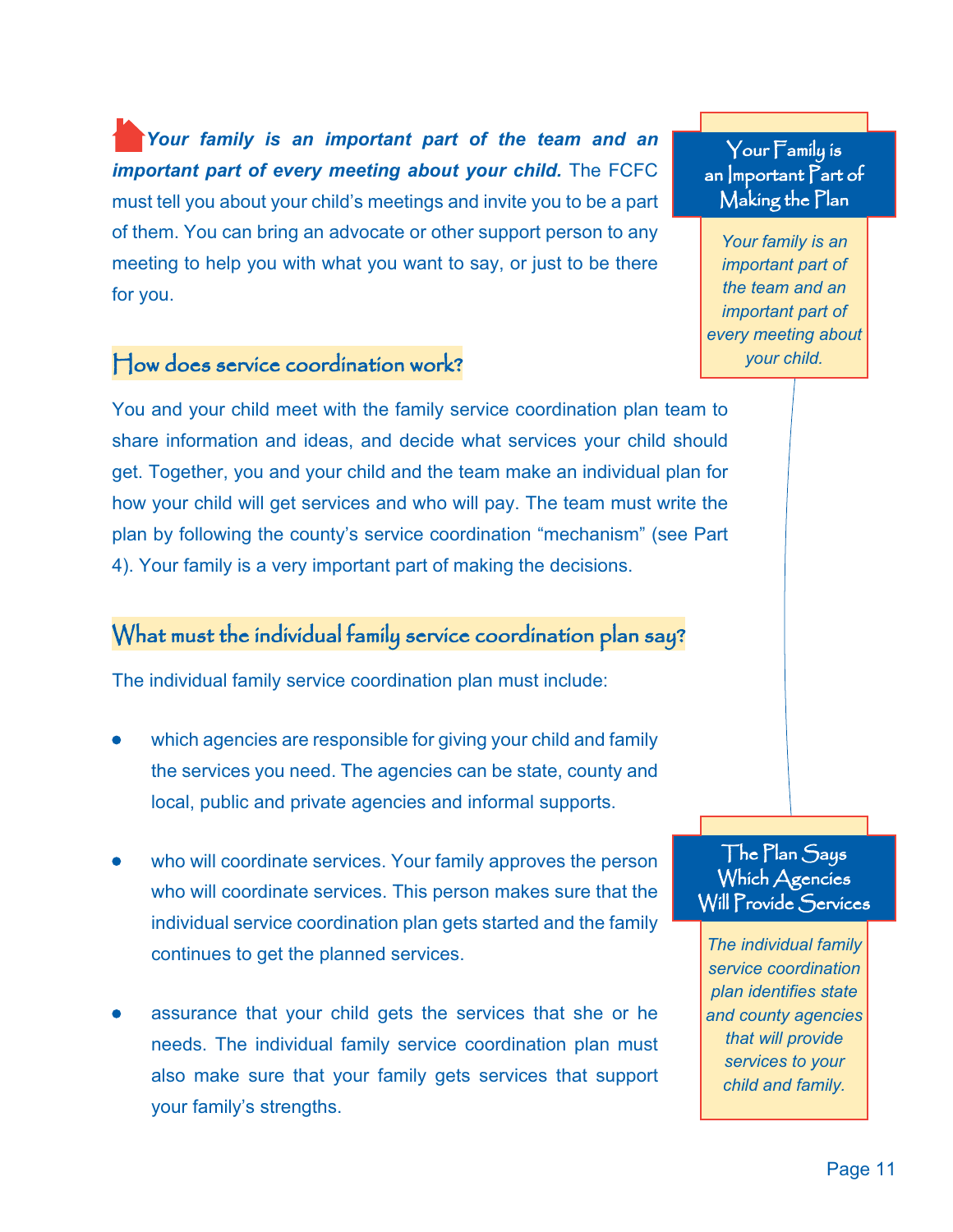- opportunities for your child and family to give your opinions, ideas and suggestions about how to make services respect your family's culture, race and ethnic group.
- services in the least restrictive environment. A least restrictive environment is when a child receives services in the most helpful setting while being with other children.
- when the individual plan starts and finishes. The team must follow this schedule. The plan must also say that the family and the agencies will meet regularly and talk about if the plan is working or needs to be changed.
- what the county will do if there is an emergency situation or a "short-term crisis situation" for your child or your family.
- if your child is alleged to be an unruly child, a process to try to keep your child out of the juvenile justice system. The process may identify these or other measures:

#### $Your Family$  $G$ ets to  $S$ ay  $H$ ow the  $Plan$  is  $W$ orking

*The individual family service coordination plan must list a time for the family to meet with the FCFC agencies to review the plan. Your family helps decide if the plan is working, or if it should change.*

Your Plan Should be Individually Designed for  $\gamma$ our  $\bar{\Gamma}$ amily

*Talk with your team members about adding other optional items that you think your family needs in the individual family service coordination plan.*

- the person or agency that will assess your child's and family's strengths and needs, and which questions or tests will be used to do the assessment
- emphasis on the responsibilities of your child and family, which may include responsibility to help pay for services
- the involvement of local law enforcement agencies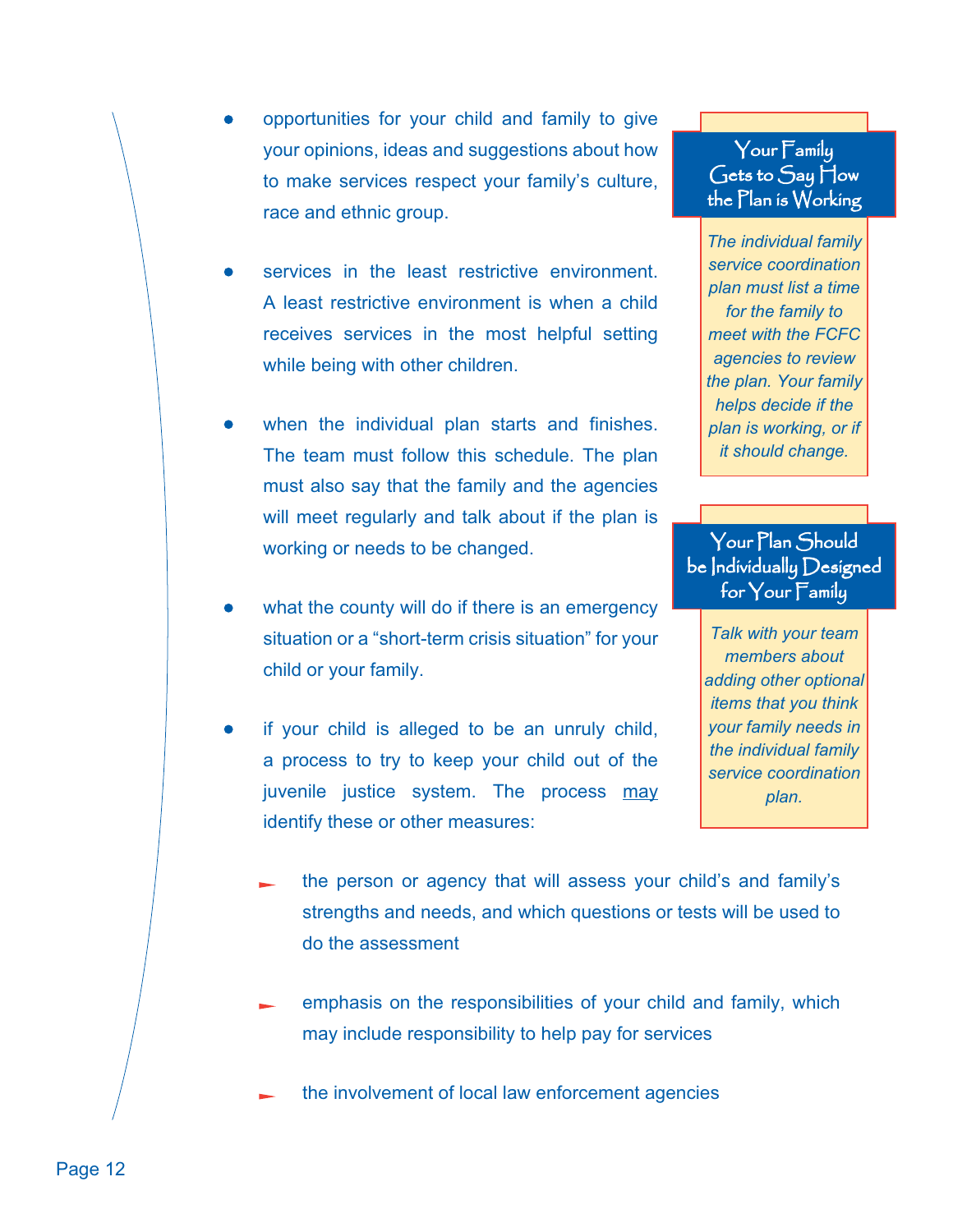- holding a complaint ready to file with the juvenile court, as a way to encourage your child and family to comply with measures to keep the child out of juvenile court
- having a meeting with your child, family and other people to find other ways to keep your child out of juvenile court
- a short-term respite from a short-term crisis that involves confrontation between you and your child
- a mentor program for your child and family
- a parenting education program
- an alternative school program if your child is truant, disruptive, suspended or expelled.

#### What do these plans look like?

Each individual family service coordination plan is different because each child and family is different. Also, different counties may have different designs for their individual family service coordination plans. On the next page is a simplified example of a family service coordination plan.

#### $No Two Plans$ are  $\overline{A}$ like - at  $\vert$  east They Should Not Be

*With your family's participation and ideas, your team should write an individual family service coordination plan that is individual and specific to your family's needs.*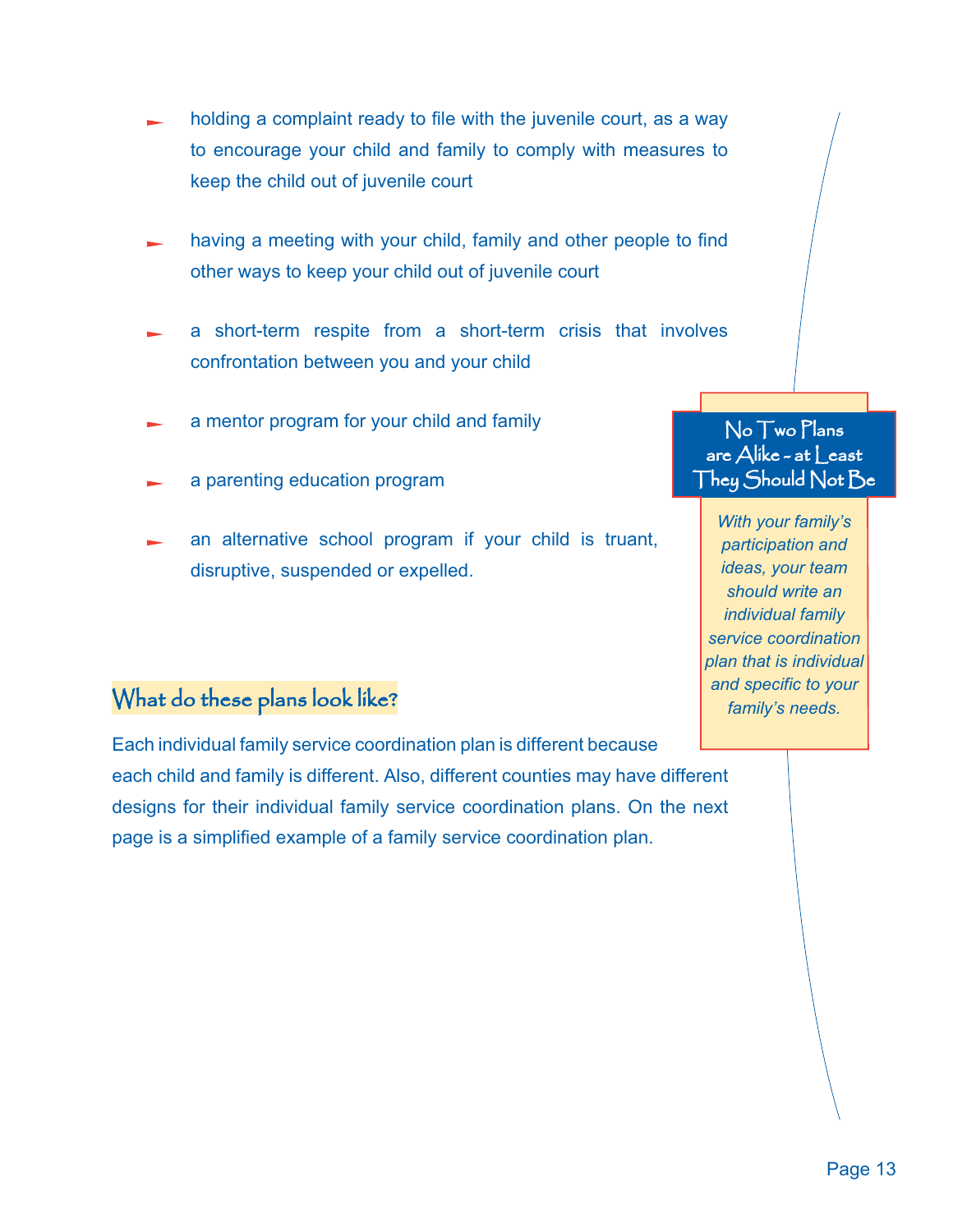| Example of an Individual Family<br>Service Coordination Plan*                            |                                                               |                                                                                                  |                                                                                            |                                                                                                                                                  |                                             |
|------------------------------------------------------------------------------------------|---------------------------------------------------------------|--------------------------------------------------------------------------------------------------|--------------------------------------------------------------------------------------------|--------------------------------------------------------------------------------------------------------------------------------------------------|---------------------------------------------|
| Life Domain                                                                              | <b>Needs</b>                                                  | <b>Strengths</b>                                                                                 | <b>Actions</b>                                                                             | <b>Person or</b><br><b>Agency</b><br><b>Who Will Do</b><br>This?                                                                                 | <b>When Will</b><br><b>This Be</b><br>Done? |
| <b>Residence</b>                                                                         | help to organize<br>move to new<br>home, repairs              | family and<br>church support,<br>works well with<br>others                                       | Community<br>Action to assess<br>and assist<br>repairs, church<br>to help with<br>painting | <b>MRDD</b> staff<br>will call church<br>and Community<br>Action to set up<br>appointments                                                       | August 15, 2005                             |
| <b>Social</b>                                                                            | opportunities to<br>develop social<br>skills                  | willingness and<br>good follow-<br>through                                                       | <b>YMCA tumbling</b><br>class, church<br>social groups                                     | <b>Family call</b><br><b>YMCA</b> and<br>church social<br>groups                                                                                 | September 15,<br>2005                       |
| <b>Emotional /</b><br><b>Psychological</b>                                               | assessment<br>and counseling,<br>parenting skills<br>training | teachable and<br>motivated                                                                       | assist referral<br>to community<br>counseling<br>center, home-<br>based parenting<br>coach | <b>Public Health</b><br>nurse from<br><b>Board of</b><br>Health will call<br>counseling<br>center to<br>arrange                                  | August 15, 2005                             |
| <b>Educational /</b><br><b>Vocational</b>                                                | structured class<br>room settings,<br>establish goals         | child likes to<br>participate in<br>group learning,<br>parent has<br>some college                | referral for<br>assessment and<br>to Head Start                                            | <b>Help Me Grow</b><br>coordinator will<br>call Head Start<br>to make referral<br>& call family to<br>confirm                                    | August 1, 2005                              |
| <b>Financial /</b><br>Legal                                                              | very low family<br>income                                     | pro-bono<br>attorney<br>available in<br>county for<br>appeals if SSA<br>application is<br>denied | assistance with<br>application,<br>referrals to legal<br>aid and pro-<br>bono attorney     | <b>Family's Service</b><br><b>Coordinator will</b><br>help family fill<br>out application,<br>and get legal<br>aid and attorney<br>phone numbers | August 1, 2005                              |
| * This example represents no actual person and no actual individual family service plan. |                                                               |                                                                                                  |                                                                                            |                                                                                                                                                  |                                             |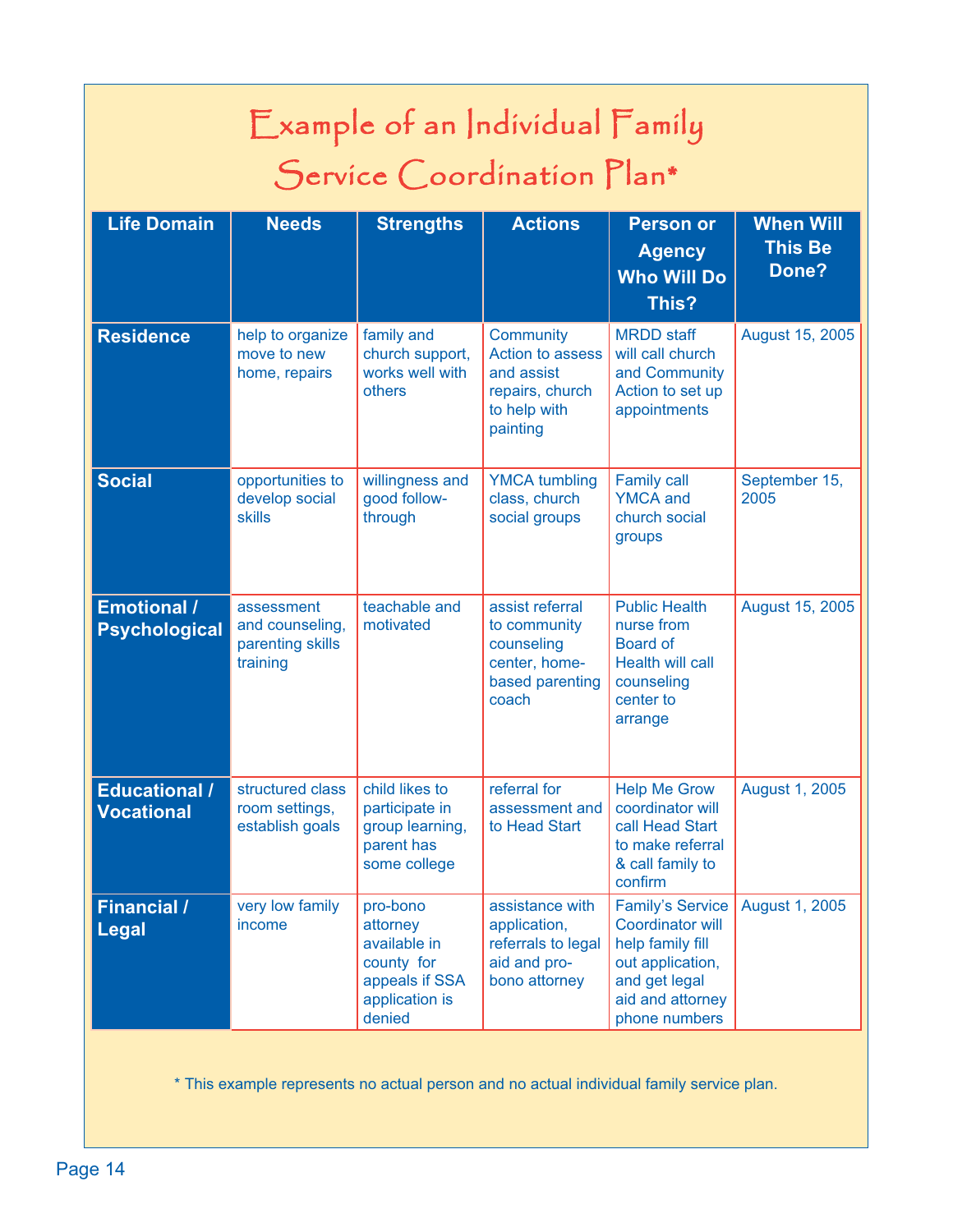### - part 4 -

### County Service Coordination Mechanism

#### What is the county service coordination mechanism?

The county service coordination mechanism is your county's way to get services to children and families in a way that is simple and organized. Your county's FCFC must write a plan for its county service coordination mechanism. Family members who are on the county FCFC help to write this plan.

#### What must the county service coordination mechanism include?

The county service coordination mechanism must specify:

- what a family must do, or what a county agency must do, to tell the FCFC when a child or family needs service coordination. When a family member or a county agency tells the FCFC that a child needs services, the county calls that a "referral." The county service coordination mechanism must also say how a judge can make a referral for a child who has been in juvenile court.
- what the FCFC must do to tell families and agency workers about individual family service coordination plan meetings and invite them to the meetings. The FCFC must make sure that school systems know and are involved in meetings.
- how the FCFC makes an individual family service coordination plan. The county service coordination mechanism also has to explain how the county decides which agency is responsible for giving the child and family the services they need.

#### County Service Coordination Mechanism

*A document that guides service coordination throughout the county.*

 $\Gamma$ he Mechanism  $S$ ays  $\bigcup$ ow to  $|$ nclude  $\overline{\Gamma}$ amilies

*Your county's service coordination mechanism plan has to say what the FCFC must do to make families a part of service coordination.*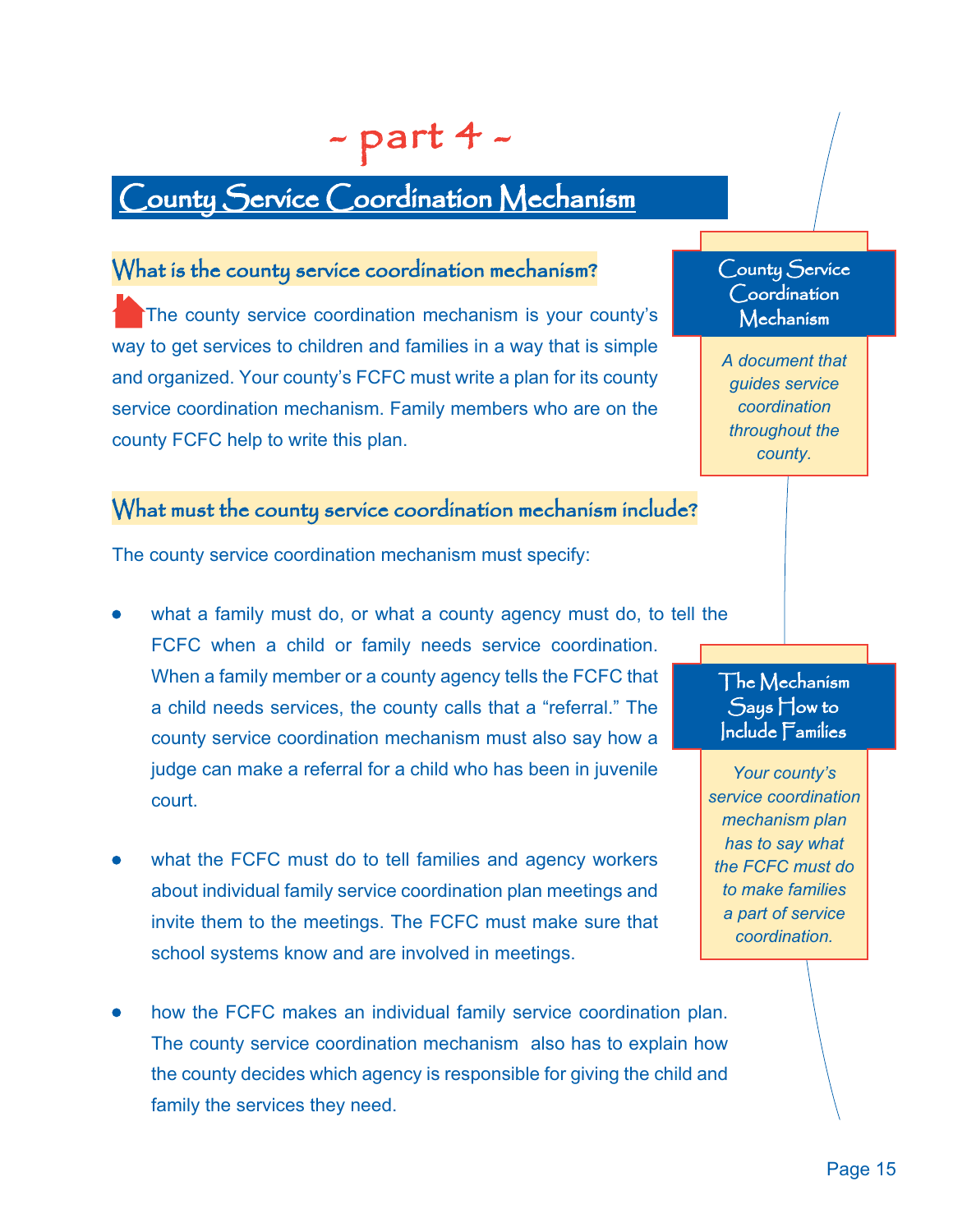- what a family has to do to ask for a meeting to make a new individual family service coordination plan, or to talk about a plan the family already has.
- that a family can invite an advocate or other support people to any meeting.
- that the FCFC will hold an individual family service coordination plan meeting before a child is placed out of the child's family home for those children receiving service coordination. If a child is placed out of the home in an emergency situation, the FCFC has to have the planning meeting within ten days. The individual family service coordination plan must make sure that the place where the child goes to get services will be in the least restrictive environment (services in the most helpful setting while being with other children). But if a judge from juvenile court places a child outside of the home, everyone must follow the judge's decision.
- what the FCFC has to do to keep track of what happens to children who get help from the FCFC, and to make sure that these children keep getting what they need.
- what the FCFC has to do to keep information about the child and the child's family private and confidential.

#### County Service  $\bigcirc$ oordination  $\bigwedge$ echanisms Must:

- *welcome families to meetings*
- *allow families to ask for meetings*
- *allow families to bring people to meetings*
- *assure meetings with families before some placements*
- *keep family information private*
- *require the FCFC to find out family strengths and needs*
- say how FCFC *makes an individual family service coordination plan*
- *say how to work things out when families don't agree*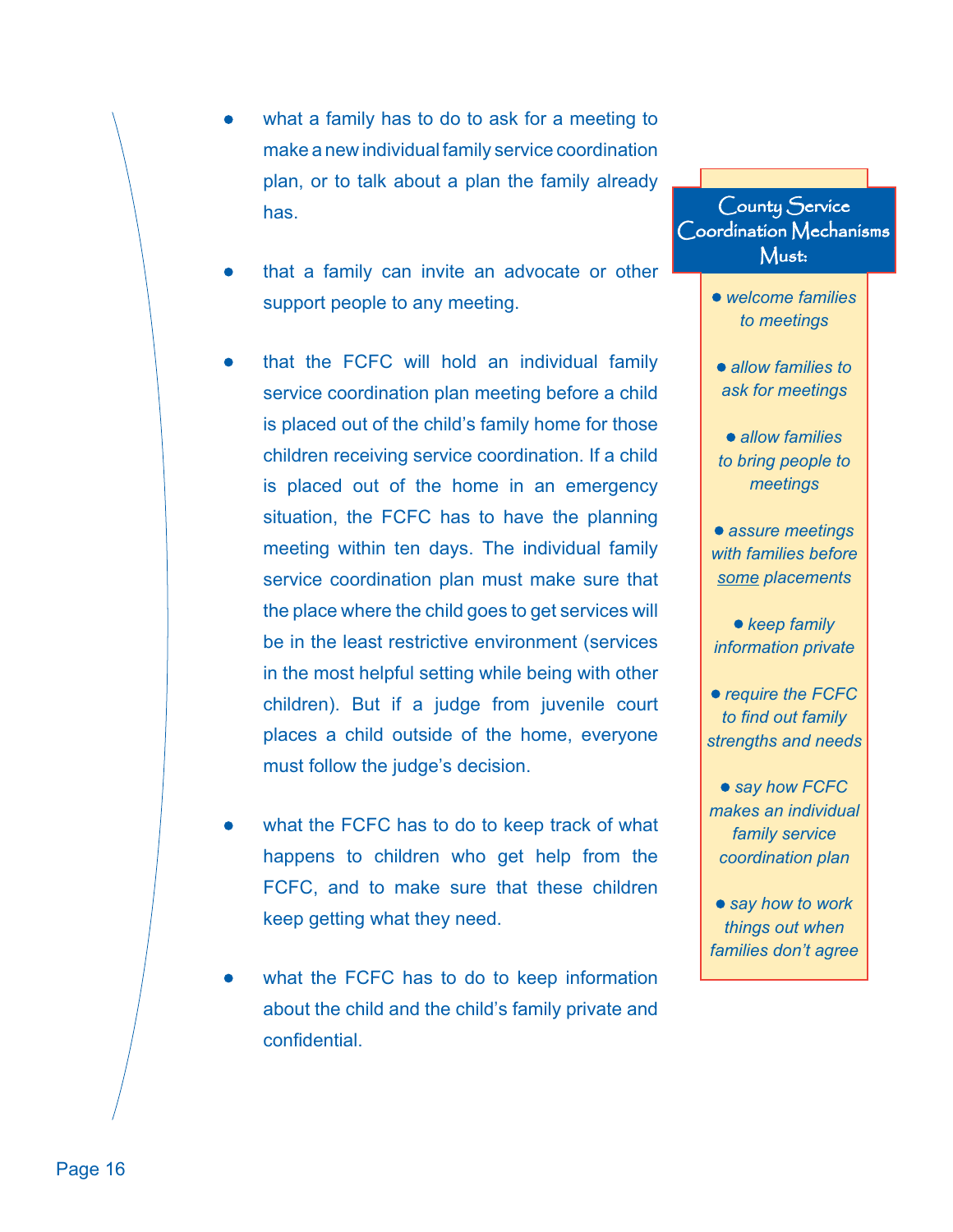#### Page 17

- what the county must do to find out a child's and family's strengths and needs. The county service coordination mechanism has to explain which agency is responsible for doing the assessment. The county service coordination mechanism also has to make sure that families have a chance to be a part of the assessment.
- a schedule for when the county service coordination mechanism must start to work for families and children, and when the county has to do the different activities in the mechanism.
- that the FCFC has to follow the rules of the Help Me Grow program for infants and toddlers (birth through age two) for any children who are eligible for that program.
- what the FCFC has to do when families or agencies don't agree with the FCFC on how to do something. This is called the "dispute resolution process." The FCFC has to tell families about the dispute resolution process. See Part 6 for more information on the dispute resolution process.

#### Does the FCFC have to follow the county mechanism?

Your FCFC has to do what the county service coordination mechanism says. The FCFC must develop the individual family service coordination plans according to the standards of the county service coordination mechanism.

#### $Do$  families have a say in how the county mechanism works?

The county FCFC includes three family members.  $\uparrow$  These family members help to write the county service coordination mechanism and have a voice in how service coordination works in each county.

#### The FCFC Must Follow the County Plan

 *to find out a child's and family's strengths and needs*

 *to find out what your child and family need*

● to decide *which agency is responsible for which services*

● *to do its job on time*

● *to try to work things out when people disagree*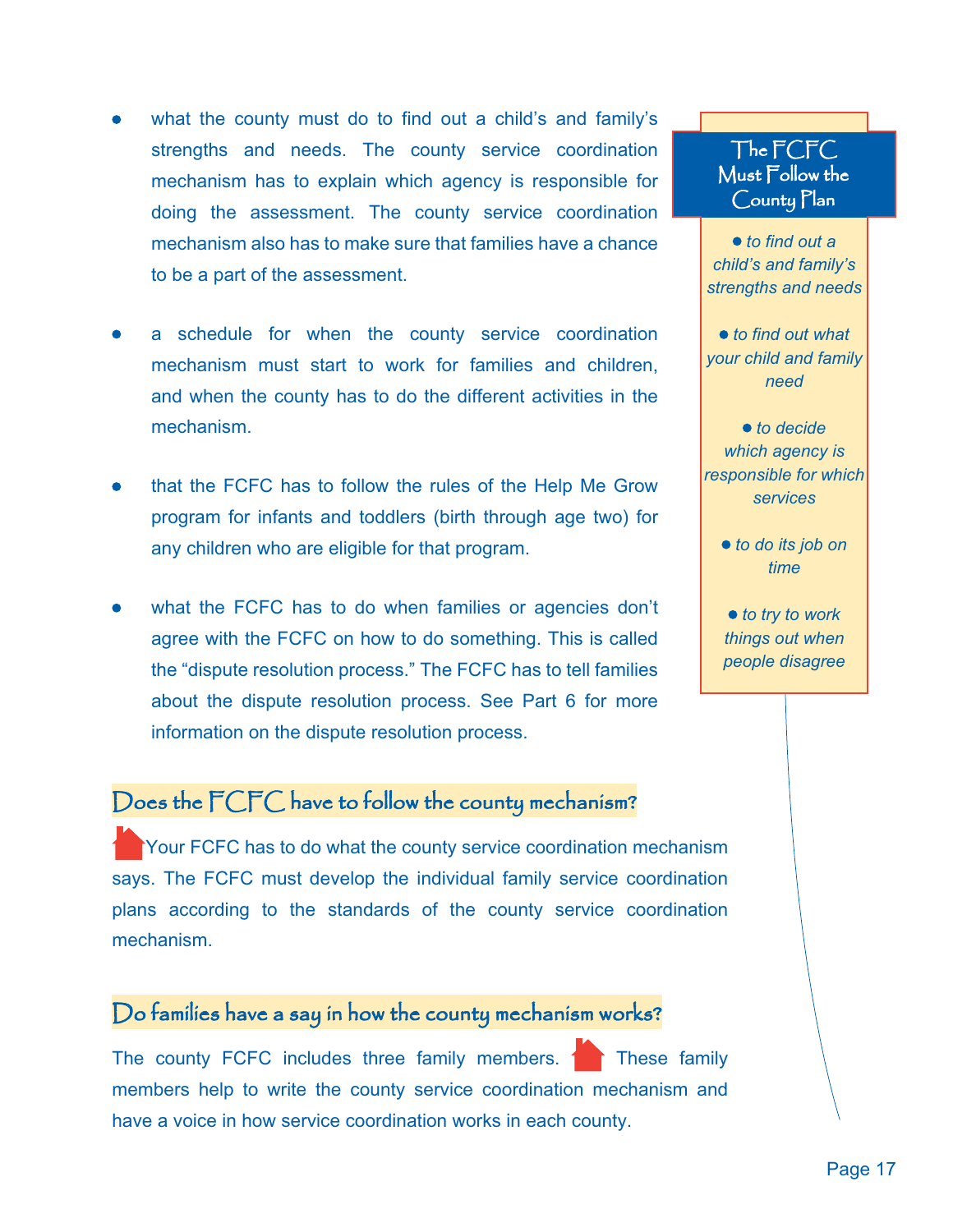You can talk with the members of the FCFC and tell them your ideas about how to get county agencies to work together as a team to get services for children. If you are a family member who is on the FCFC, you should talk with other families to learn their ideas and then give those ideas to the other FCFC members.

On the next page are selected parts of county service coordination mechanisms that work to support families and children.

Your  $\Gamma$ amily is an  $|$ mportant  $\overline{P}$ art of Making the Plan

*Tell members of the FCFC your family's ideas and opinions about making the county service coordination mechanism.*

County Mechanisms that Support  $F$ amilies and Children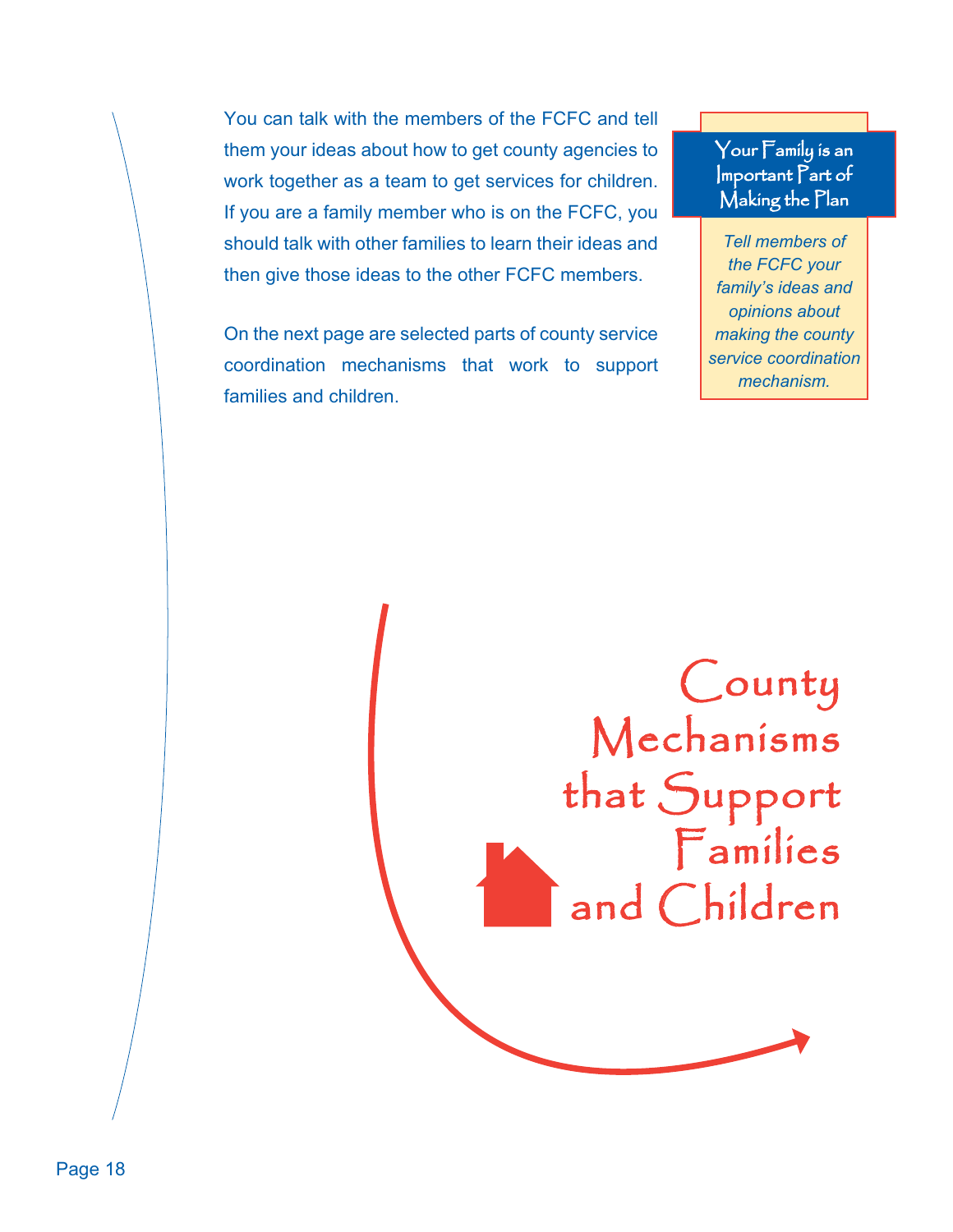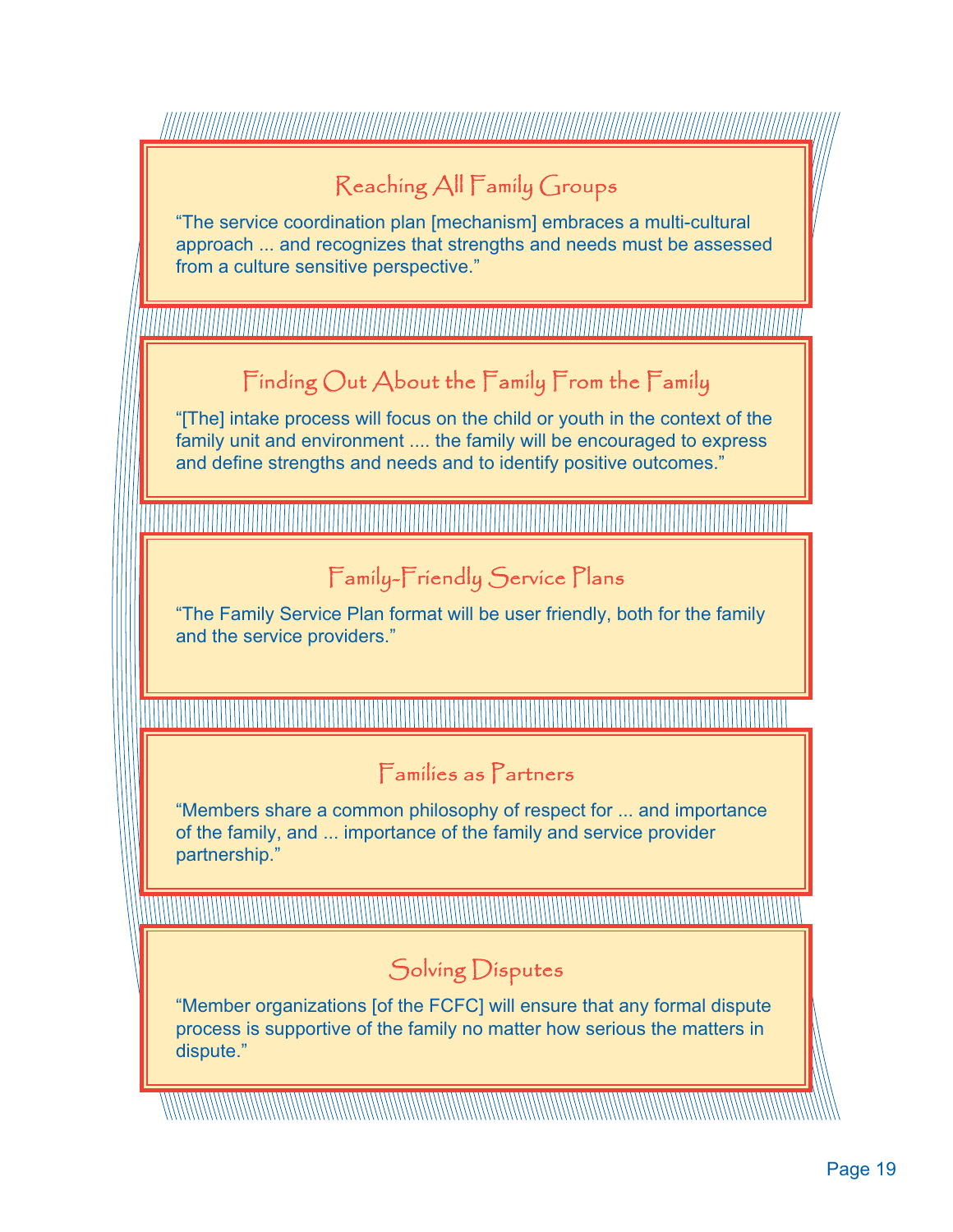## $-$  part 5  $-$

### The Important Role of Families

The reason for service coordination is to bring children and families and the services they need together.  $\uparrow$  The FCFC needs to hear families' ideas about how to do this. Your family's thoughts and ideas can help your county make service coordination better for children and families.

#### $\boldsymbol{\mathsf{H}}$ ow can my family participate in service coordination?

Your family can be a part of service coordination in many ways. Remember that there are two kinds of service coordination:

- Individual Family Service Coordination Plan
- County Service Coordination Mechanism

The county service coordination mechanism helps all children because it gets county agencies to work as a team. The individual family service coordination plan helps your child and family because it organizes services just for your child and family. Your family can participate and have a say in both of these kinds of service coordination.

Your  $\vert$ deas  $\bigcap$ an Help Make Service Coordination Better

*By being a part of service coordination, either through your Individual Family Service Plan or your County Service Coordination Mechanism, your ideas can help make service coordination better for families and children.*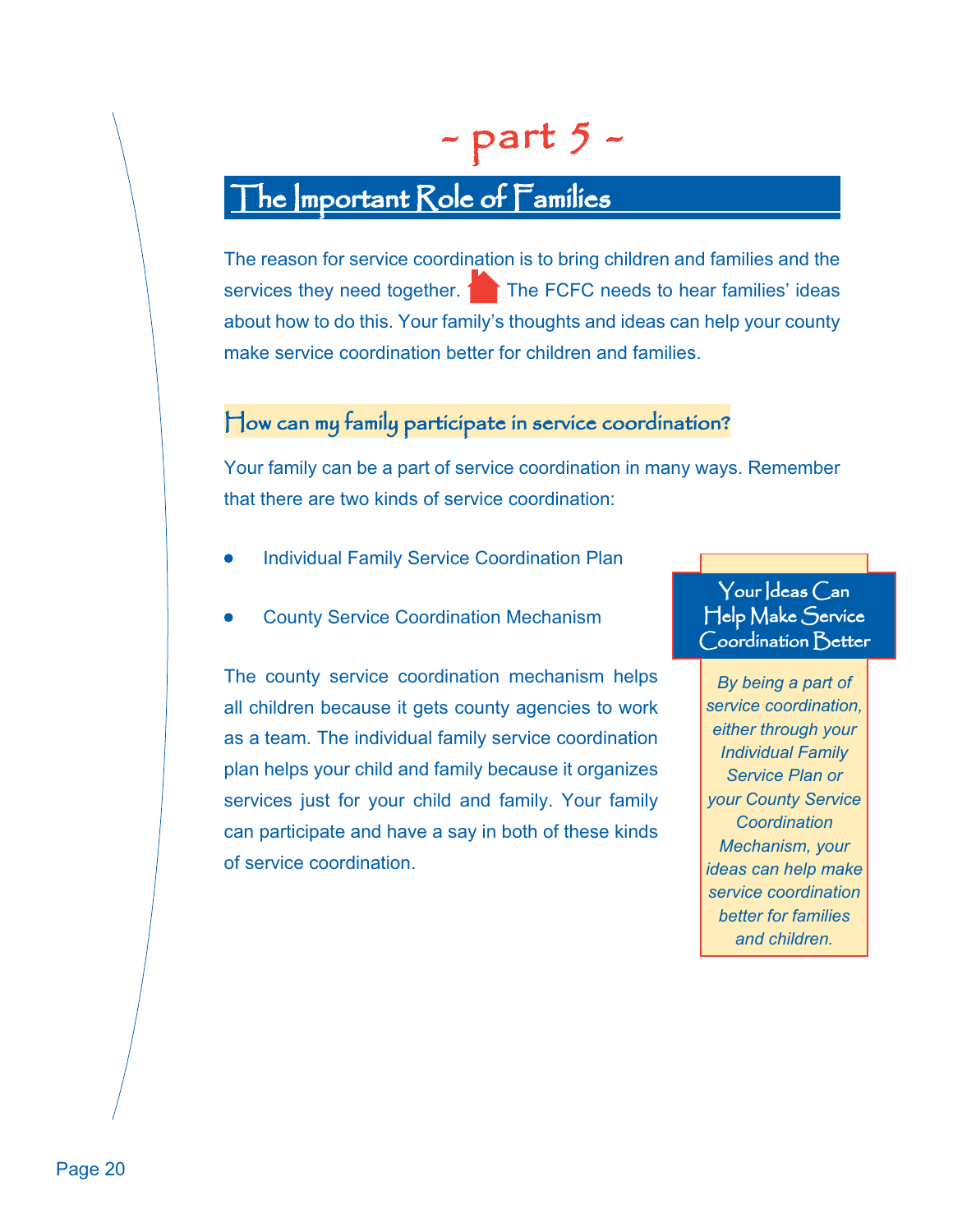#### $\Box$ ow can  $\Box$  help my child and family?

- Tell the FCFC about your child and family. Once the FCFC knows about your child, the FCFC might make it easier for your child and family to get services you need. When you tell the FCFC about your child, you are doing something called "self-referral."
- Go to meetings about your individual family service coordination plan. You can tell the team your ideas about what should be part of your plan. Tell your service coordination planning team important things about your family's culture so together, you can plan services that respect your family's culture, race and ethnic group.
- Tell the FCFC if you approve of the person they choose to coordinate the services in your individual family service coordination plan.
- Ask for meetings to talk about your individual family service coordination plan. You can ask for a meeting to talk about how the plan is working, and if it needs to be changed.
- Bring an advocate to your individual family service coordination plan meeting if you need someone to help you or give you support. Sometimes it is easier to say what you think if another person who is on your side is helping you, or is just there to support you. Meetings can be hard to deal with on your own, and an advocate or support person can help you be a part of the meeting.



*You are an important part of planning for your child. You know your child and family best, and can guide the Family Service Coordination Planning Team with your thoughts and ideas.*

#### Stay Involved With  $\gamma$ our  $\bar{\Gamma}$ amily's Service Coordination

*Watch and talk about how your family's service coordination plan is working, and ask for changes if your child or family need them.*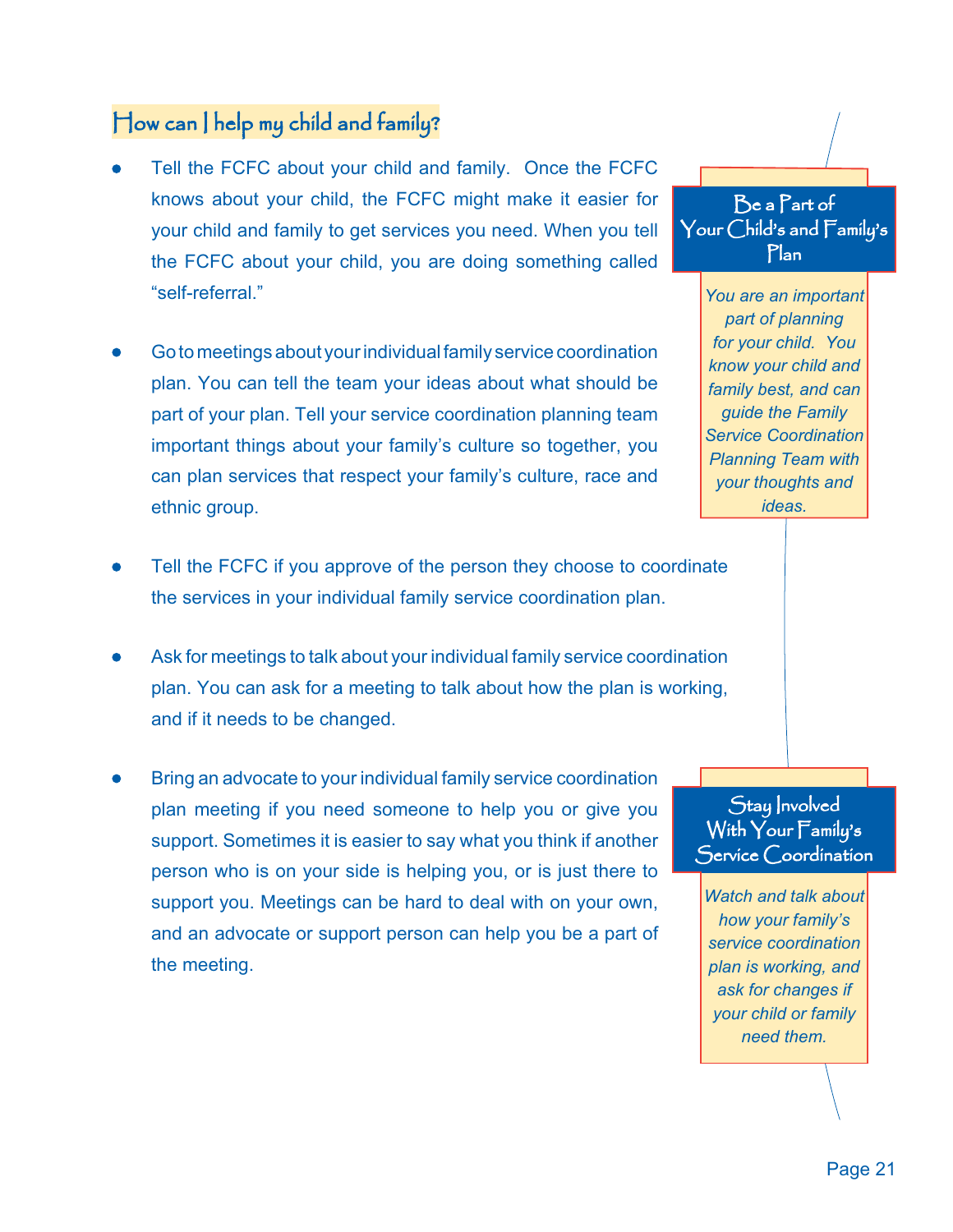Speak up if you don't agree with your individual family service coordination plan. If you do not agree with what the plan says or how it is working for your child or family, speak up and tell the FCFC, and ask for changes.

 One way to do this is by using the county's dispute resolution process. This is the county's step-by-step way to work things out when families or agencies do not agree with the FCFC. Each county service coordination mechanism must have a dispute resolution process, and the FCFC must tell families about it. Read more about the dispute resolution process in Part 6 of this booklet.

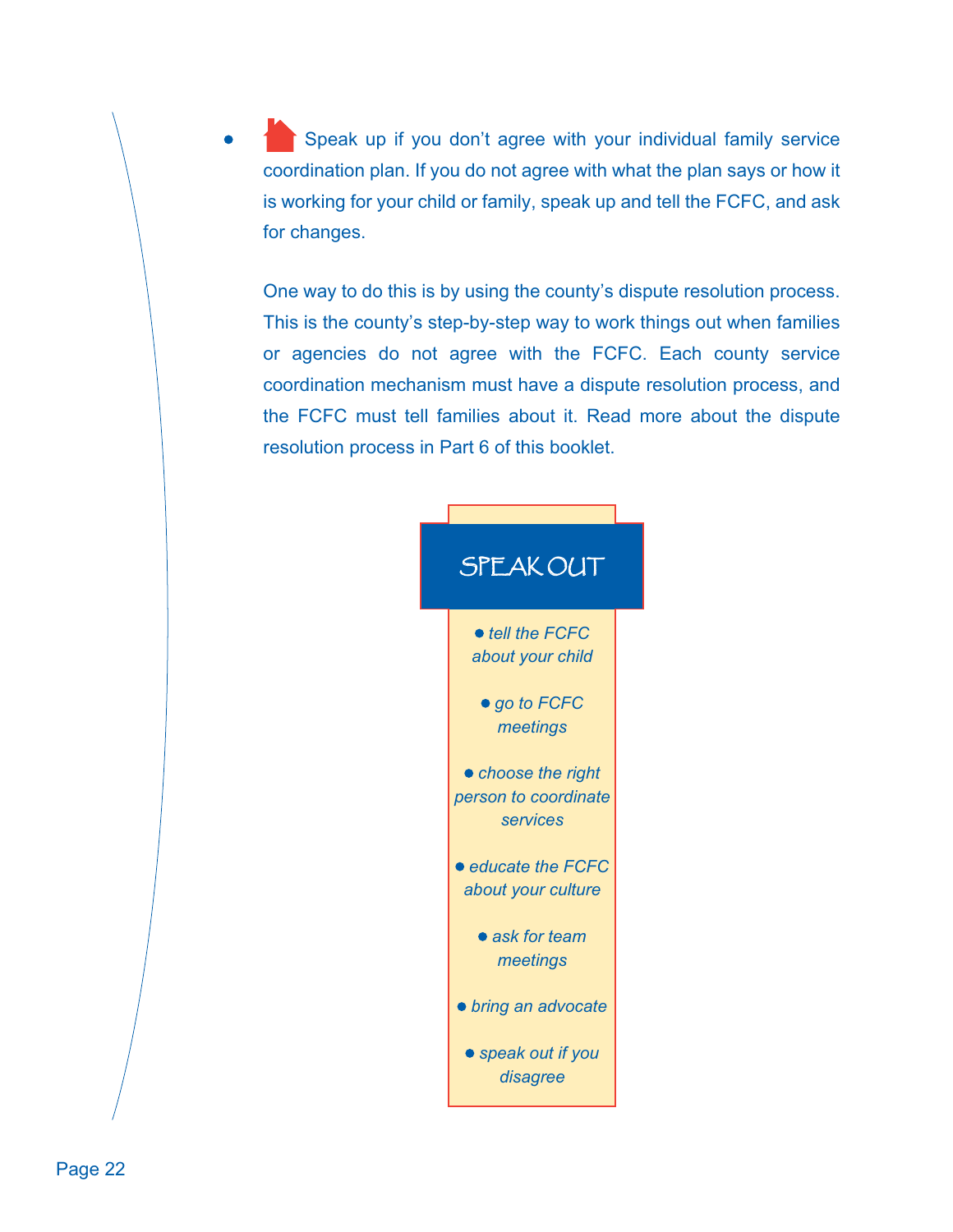#### $\Box$  dow can  $\Box$  help other children and families in my county?

 Become a member of your county FCFC. By being a part of the FCFC, you can help decide how to plan the county service coordination

mechanism for children in your county. Each county must have at least three family members on the FCFC. In counties where it is possible, family members should make up onefifth of the number of people on the FCFC. If your FCFC has an executive committee that is set up by your county's Board of County Commissioners, that executive committee must have at least one family member on it.

#### $G$ et  $|$ nvolved -Join Your FCFC and  $\mathop{\mathsf{Share}}\nolimits{\mathsf{Your}}$   $\mathop{\mathsf{deas}}\nolimits$

*The law requires FCFCs to include family members on the Council and to ask families for their input.*

 Tell the FCFC your ideas about service coordination and what children and families need. You don't have to be a part of the FCFC to do this. Each FCFC must ask people who live in the community for ideas about how the county service coordination mechanism should work.

#### $\bigcup$ ow  $\bigcap_{i=1}^n C_i$  are helping families be a part of service coordination

 These are ways FCFCs are helping families be a part of service coordination.

- Making sure that family advocates are at family team meetings;
- Having family team meetings at times and places that are good for families (for example, after the work day in the family's home, in the library, or in a conference room outside of the juvenile court hearing room);
- Linking families to advocacy groups whose members have first-hand experience with the systems that serve families adn children, like parent advocacy groups and community advocacy groups.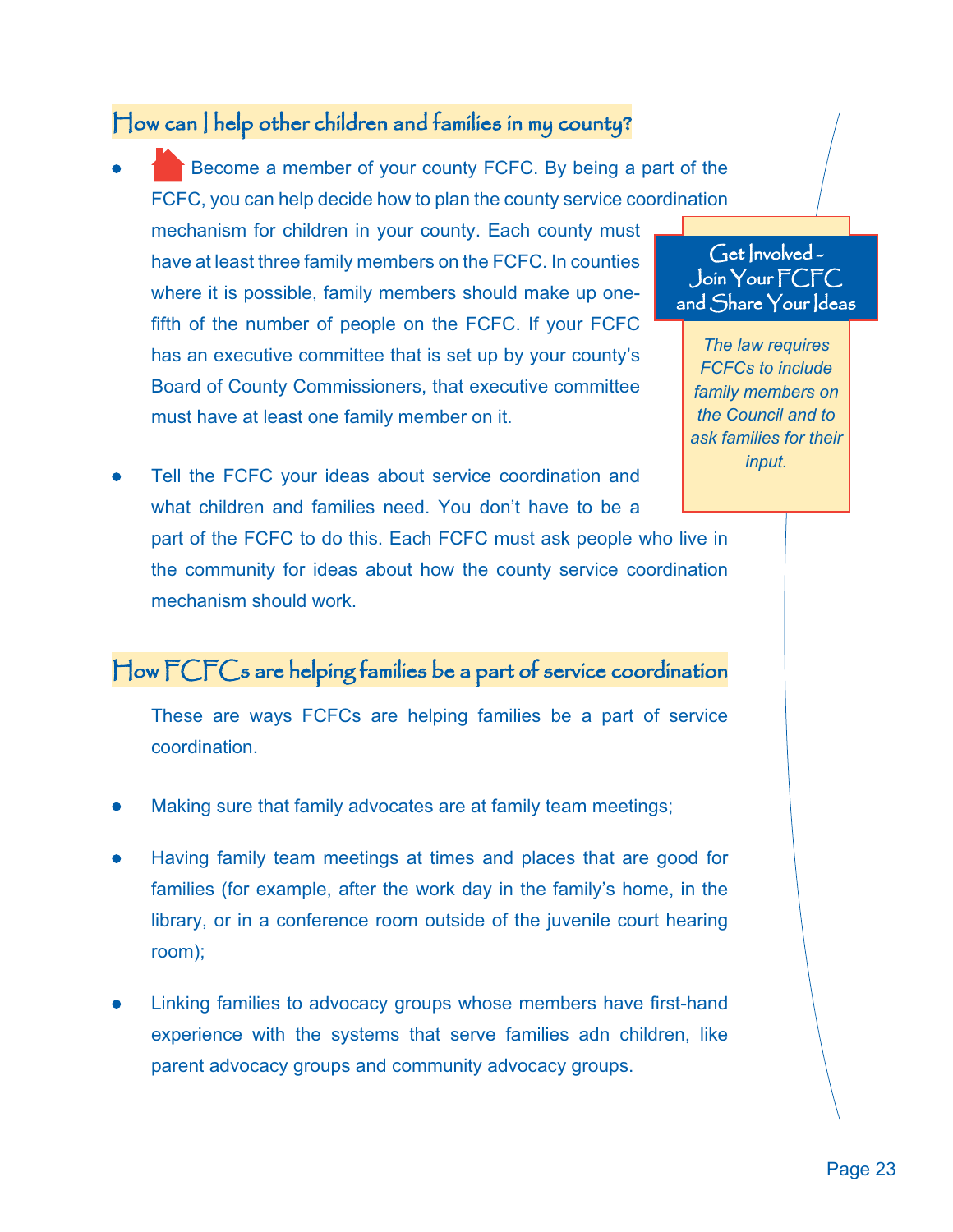# - part 6 -

### FCFC Dispute Resolution Process

#### What is the dispute resolution process?

The FCFC dispute resolution process is your county's step-by-step way to work things out when families or agencies who are members of the FCFC do not agree with the individual service coordination plan for your family. This is a way to bring attention to your concerns and complaints.

Dispute Resolution  $Process$ it's  $\forall$ our Right

*A step-by-step way to resolve disagreements, and have your voice heard.*

#### Who can use the dispute resolution process?

All families with an individual family service coordination plan can use the dispute resolution process. Agencies who are members of the FCFC can also use the dispute resolution process.

#### $\boldsymbol{\mathsf{H}}$ ow do  $\boldsymbol{\mathsf{I}}$  find out about the dispute resolution process?

Your county FCFC must tell you about its dispute resolution process and that you have a right to use it. You can also ask the person who coordinates services about the FCFC dispute resolution process.

#### $\boldsymbol{\vdash}$  low does the dispute resolution process work?

 The dispute resolution process explains how you can address unresolved issues when you do not agree with the FCFC or the agencies who are members of the FCFC on how they are doing service coordination for your child or family.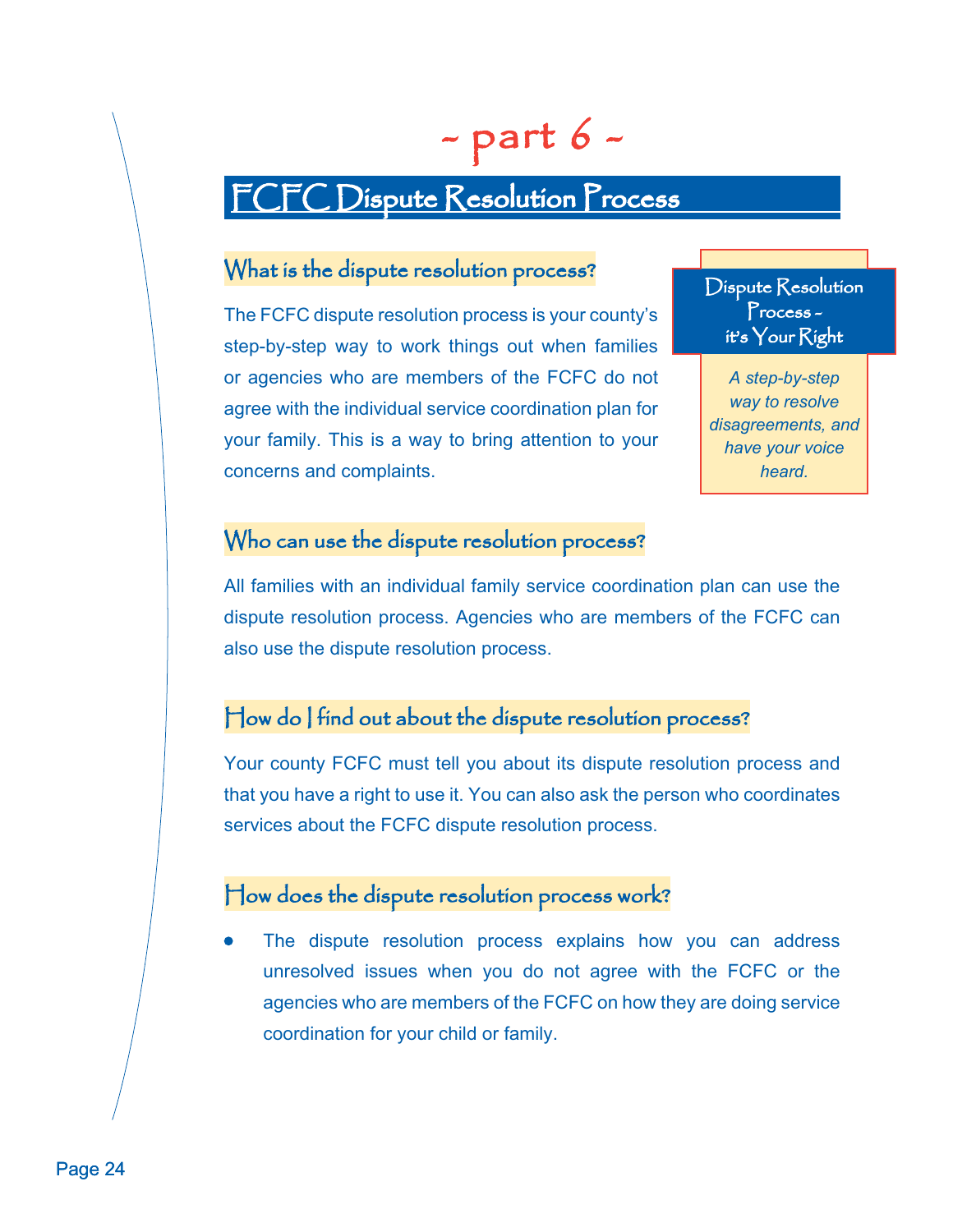The dispute resolution process explains:

- a) who to complain to.
- b) what happens after you make your complaint.
- c) who will give you an answer to your complaint. That answer will say what services the FCFC or its agencies have to give your child, and who has to pay.
- d) that you have to get an answer in 60 days or less from the time you make your complaint.
- e) that if a parent or an agency which is a member of the FCFC does not like the answer they get, the parent or the agency can go to the juvenile court with their complaint. The judge in juvenile court then decides what services the FCFC or the agencies who are members of the FCFC must give your child and family, and who has to pay.
- The dispute resolution process explains that agencies providing services to your child and family must continue providing services until the dispute resolution process is completed.
- Most agencies which are members of the FCFC also have their own dispute resolution process. The FCFC dispute resolution process is only for service coordination complaints about the FCFC and agencies which are members of the FCFC. *But, if you have a disagreement with an agency that is not a member of the FCFC, you must complain to that agency. The agency will have it's own dispute resolution process that you must use.*

 $S$ ervices  $C$ ontinue While Your Complaint  $is in Process$ 

*Agencies must continue services for your child and your family until the dispute resolution process is completed.*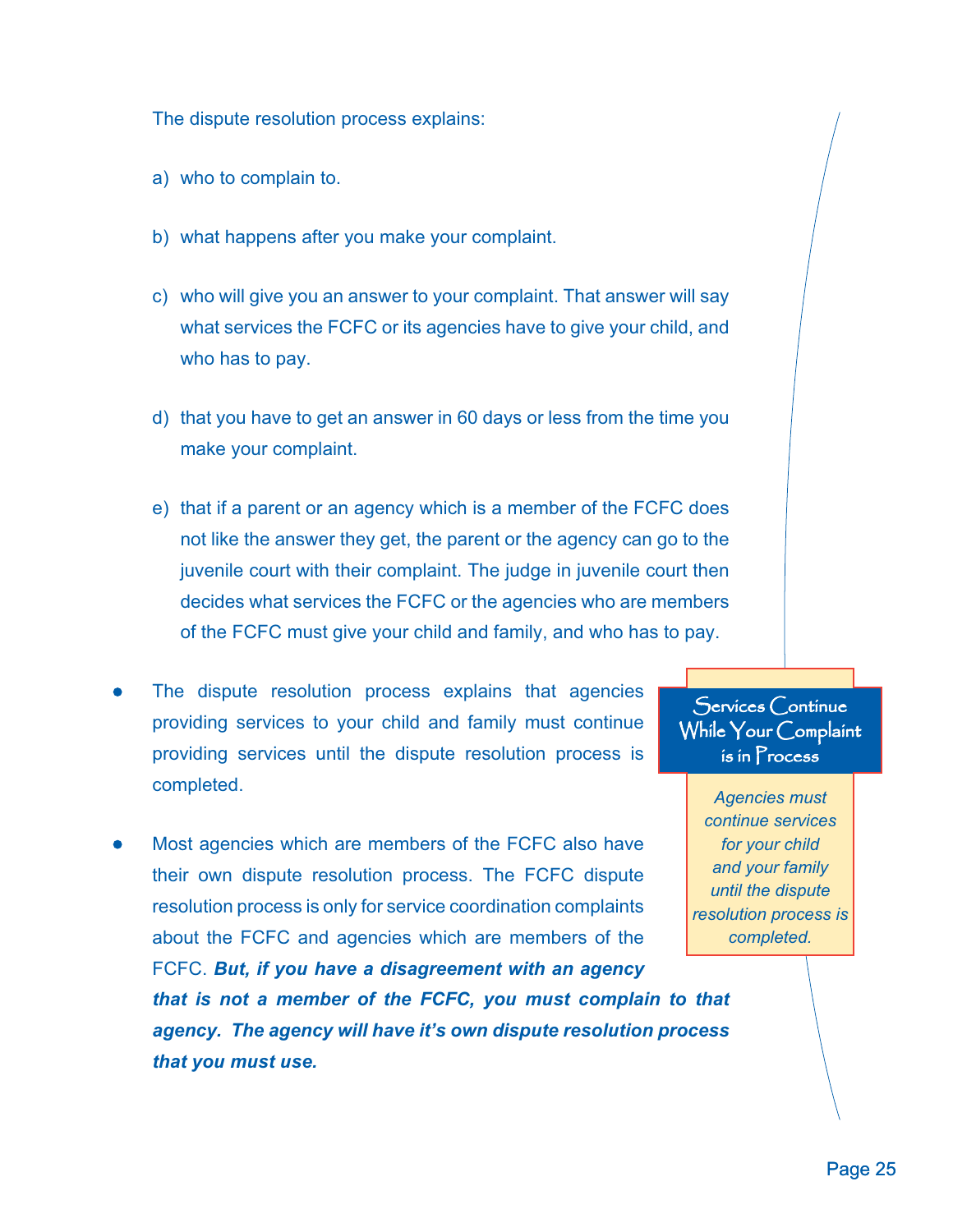## - part 7 -

### Monitoring Progress

The law says that Ohio's counties must have FCFC service coordination to help families get services in a way that is simple and organized.  $\blacksquare$  The law also says that the Family and Children First service coordination system must be evaluated and monitored to make sure that the system works and helps. The law says the state and each county, with the help of families, must monitor Family and Children First service coordination.

#### $\mathsf{How}\,\mathsf{does}\,\mathsf{the}\,\mathsf{state}\,\mathsf{monitor}\,\mathsf{service}\,\mathsf{coordination?}$

The *Ohio Family and Children First Cabinet Council* (the Cabinet Council) is a group of leaders of state agencies who monitor service coordination in Ohio. The Cabinet Council must do these things to monitor service coordination:

- Review individual family service coordination plans for children when a county FCFC asks.
- Help when a county FCFC refers a child to the Cabinet Council, if the Cabinet Council decides that the county needs the Cabinet Council's help.
- The State Must Monitor  $S$ ervice  $C$ oordination
- Monitor and be in charge of a system of services for infants and toddlers who have developmental disabilities or delays.

*The Cabinet Council does several things to make sure that service coordination works for and helps your child and family.*

 Establish a state appeals process to resolve disputes among the local FCFC members about who is responsible for services.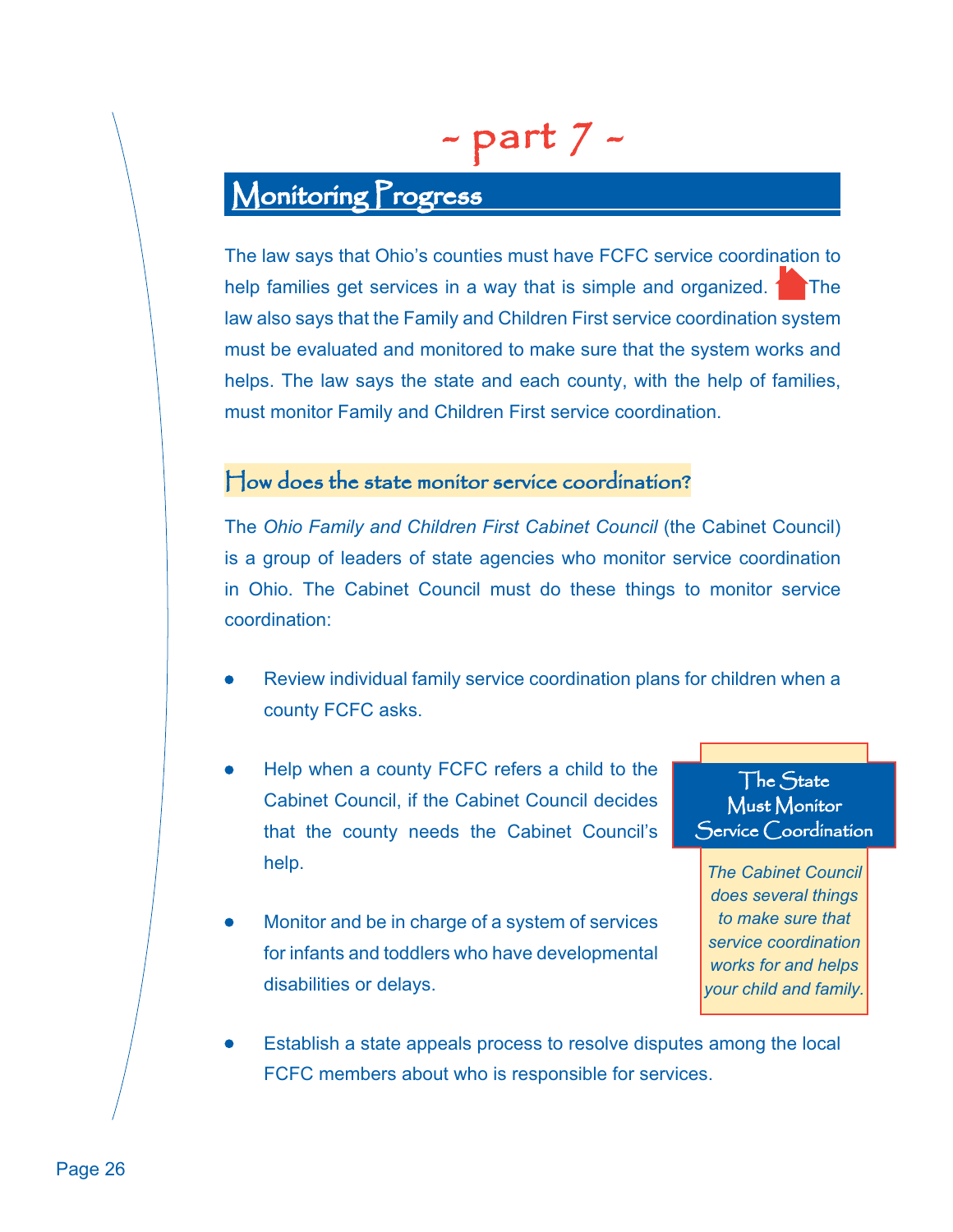The law also suggests other, voluntary ways the Cabinet Council may monitor service coordination:

- Give advice and recommendations to the governor and the Ohio legislature about getting services to children.
- Give counties advice about service coordination.
- Make contracts with or give grant money to county FCFCs to plan and organize services.
- Collect information from counties about programs that help get services to unruly children and help keep them out of juvenile court.
- Distribute information about programs that help unruly children.

#### Your County Must Monitor Service Coordination

*Your county must make sure that service coordination works for and helps your child and family.*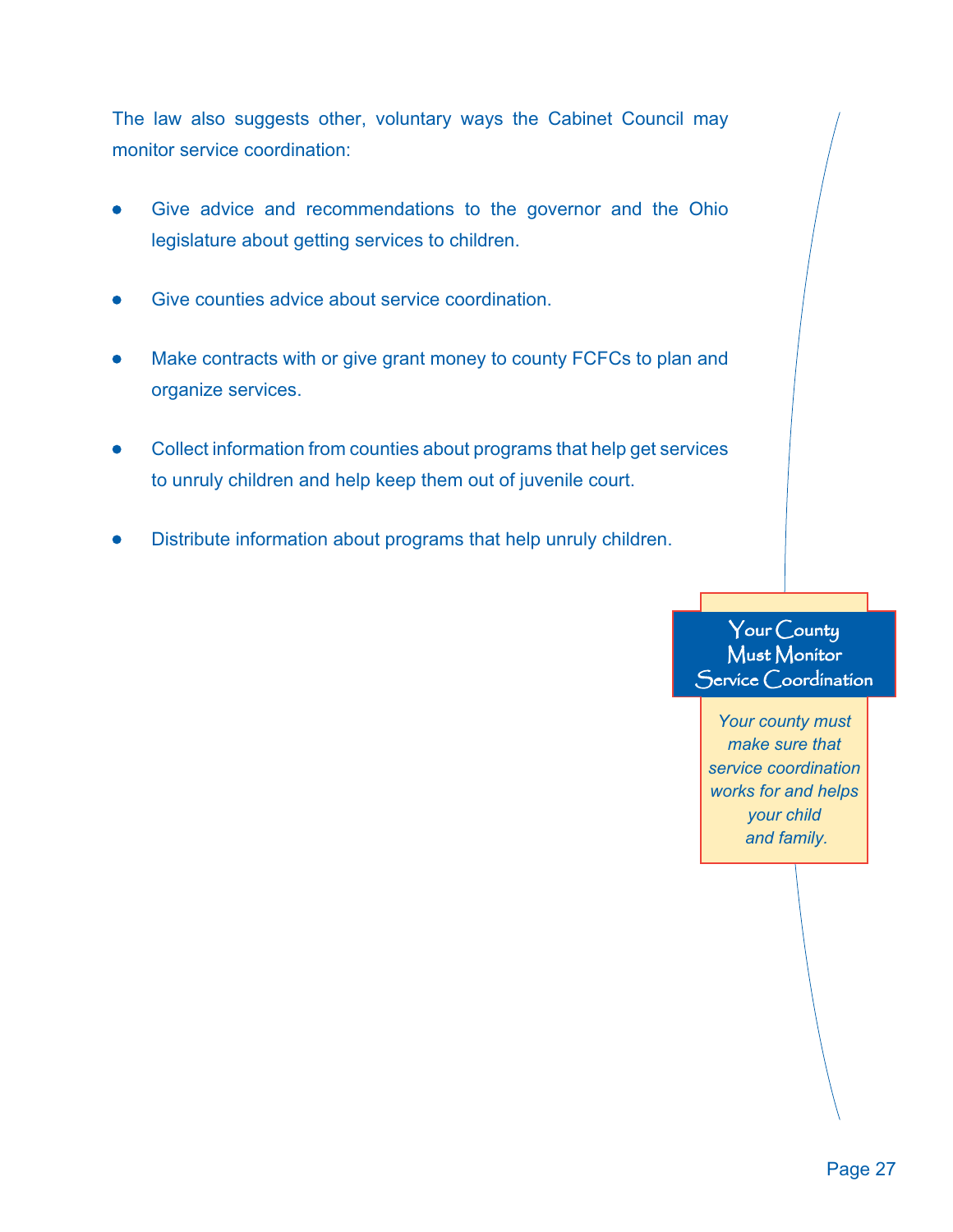Families can monitor service coordination in their county in different ways. Here are two examples:

- Be a part of the local FCFC.
- Tell the FCFC what families need, and give the FCFC ideas of how to make it easier for families to get services.



*You can make sure service coordination works for and helps children and families by telling the FCFC how to make it easier for families to get services.*

#### $\boldsymbol{\mathcal{F}}$  ow can  $\boldsymbol{\mathcal{F}}$  monitor my family's service coordination?

Your family can monitor your individual family service coordination plan by participating in the following ways:

- Be a part of making the decisions of your individual family service coordination plan by saying what your child and family need. You Can Monitor
- Go to meetings about your individual family service coordination plan.
- Ask for a review meeting to talk about how the individual family service coordination plan is working and if it needs to be changed.
- Meet with the person who coordinates your services to make sure your individual family service coordination plan gets started. That person will also make sure people and agencies do what the plan says and will keep track of how the plan is working.

 $\gamma$ our  $\mathsf{F}$ amily's  $\mathsf{S}$ ervice Coordination Plan

> *You can make sure your service coordination works for and helps your child and family by*

- *being part of meetings,*
- *saying what you think,*
- *helping make decisions and*
- *asking for changes to keep the plan up-to-date.*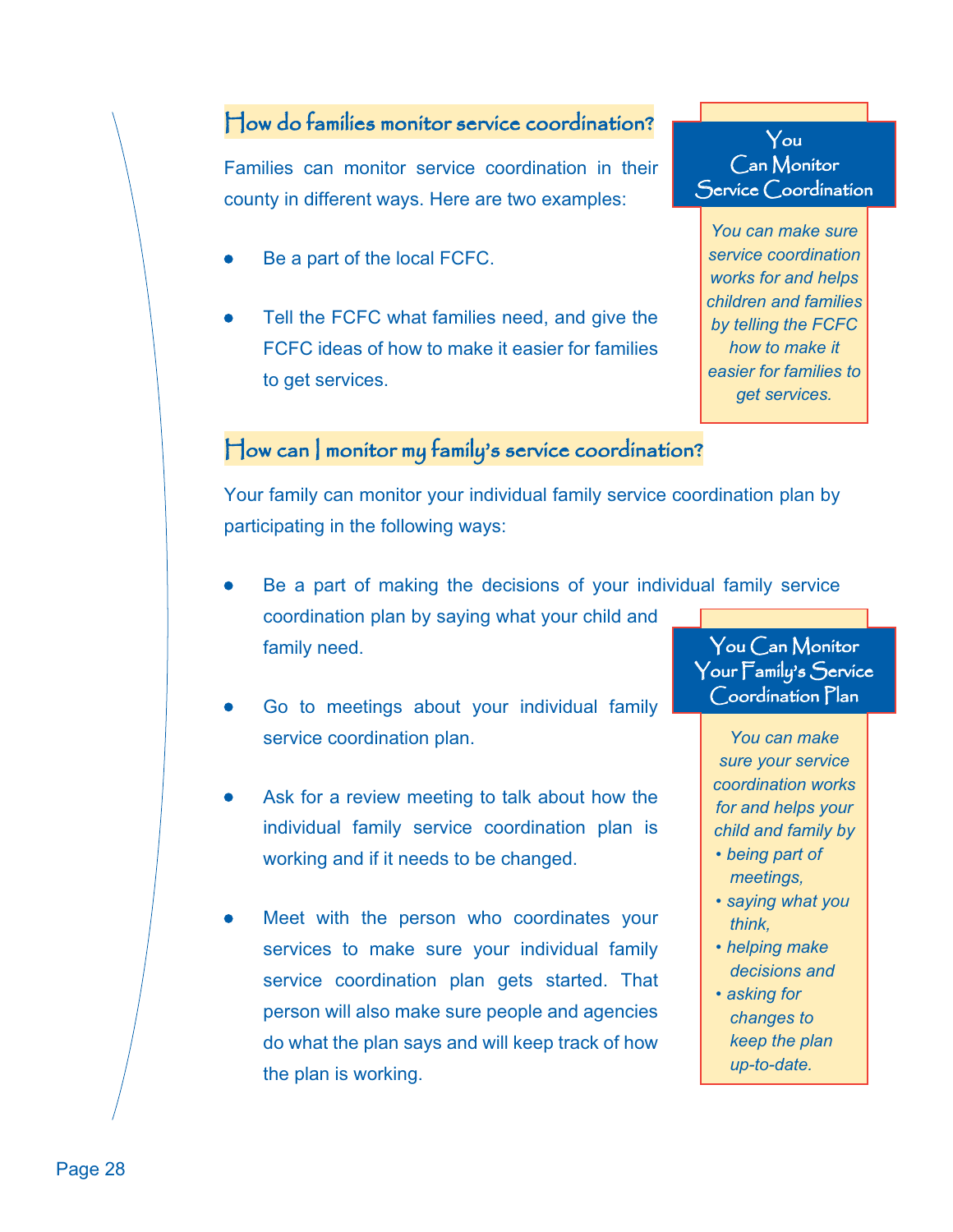- Make sure your child is getting services in the least restrictive environment.
- Make sure that the FCFC and the agencies giving your child and family services follow the schedule of your individual family service coordination plan.
- Give your opinions, ideas and suggestions about how to make services respect your family's culture, race and ethnic group.
- Speak up and ask for changes if you do not agree with your individual family service coordination plan. Remember that one way to do this is by using the dispute resolution process of the county FCFC. You can also speak up if you do not agree with what a specific agency is doing by complaining to that agency and asking for changes.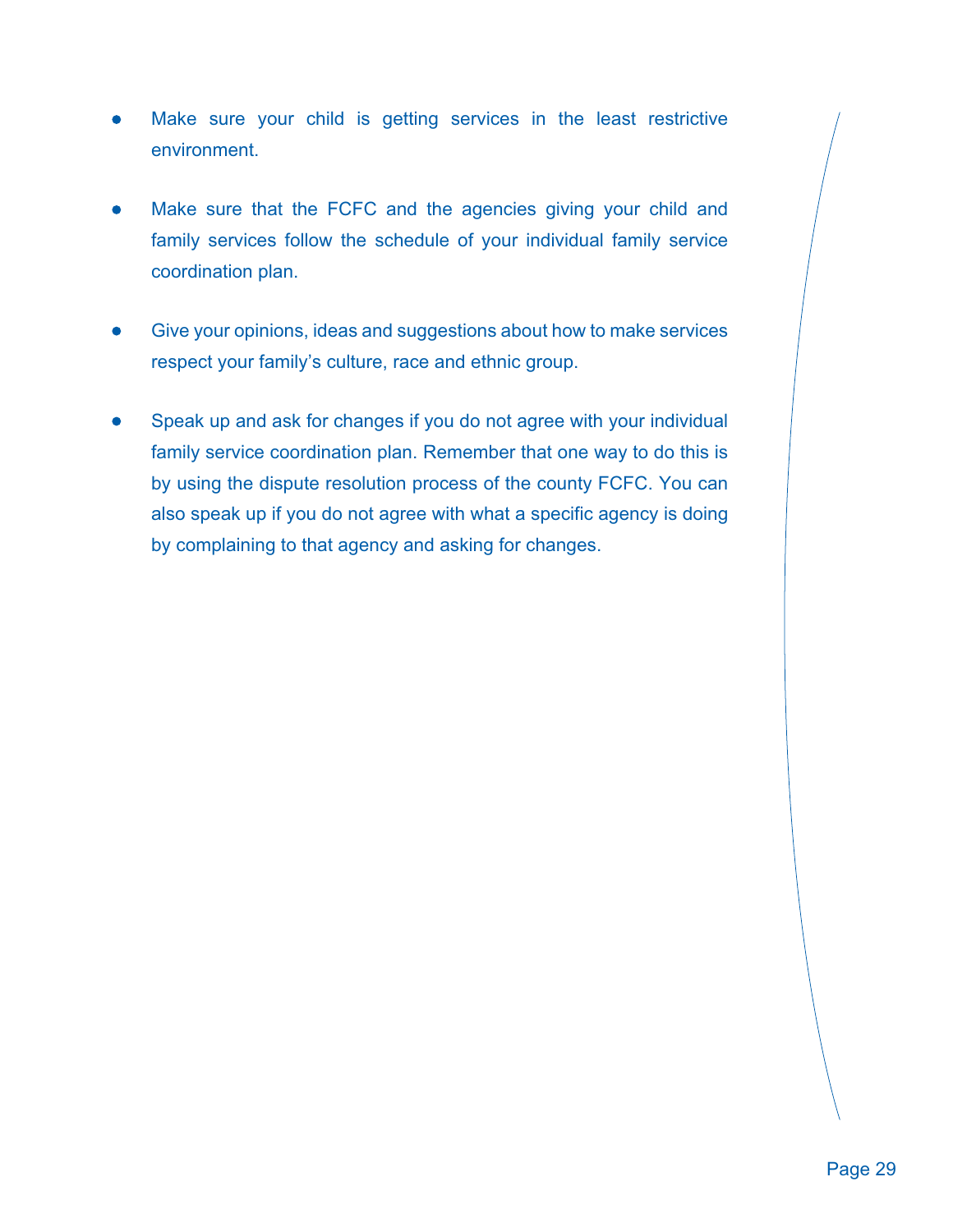## - part 8 -

### Getting Help and Support

#### Who are some people and groups that can help my family?

County Family and Children First Councils and Regional Family and Children First Coordinators. You can find addresses and phone numbers for all counties and all regions on the Ohio Family and Children First web site at: WEB **http://www.ohiofcf.org/people.asp?contact=1&ct=1&pg=1**

#### **Ohio Legal Rights Service**  8 East Long Street, Suite 500, Columbus, Ohio 43215-2999 TEL 614-466-7264 or 800-282-9181 TTY 614-728-2553 or 800-858-3542 WEB **http://olrs.ohio.gov**

National Alliance for the Mentally III - Ohio 747 East Broad Street, Columbus, Ohio 43205 TEL 614-224-2700 or 800-686-2646 TTY call Ohio Relay Service 800-750-0750 WEB **www.namiohio.org**

#### **Ohio Department of MRDD**  1810 Sullivant Avenue, Columbus, Ohio 43223-1239 TEL 614-466-0129 or 866-313-6733 TTY 614-752-4688 WEB **http://odmrdd.state.oh.us/**

- $\bullet$ **Ohio Department of Mental Health**  30 East Broad Street, 8th Floor, Columbus, Ohio 43215 TEL 614-466-7228 or 877-275-6364 (ASK-ODMH) TTY 888-636-4889 (ODMH-TTY) WEB **www.mh.state.oh.us**
- Ohio Department of Education, Office of Exceptional Children hio 25 South Front Street, 7th Floor, Columbus, Ohio 43215-4183 TEL 877-644-6338 or 614-466-2650 TTY call Ohio Relay Service 800-750-0750 WEB **http://www.ode.state.oh.us/exceptional\_children/**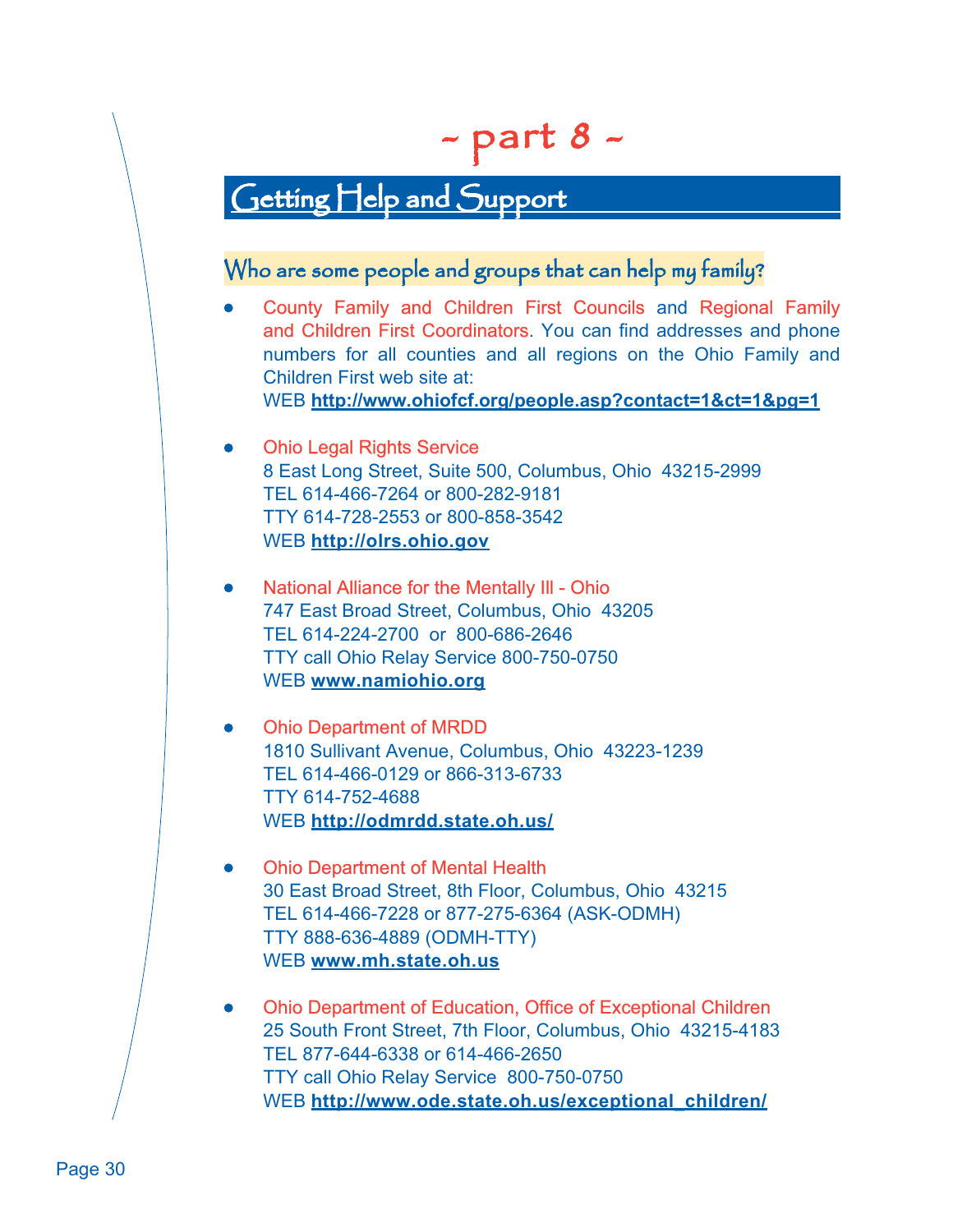- Ohio Coalition for the Education of Children with Disabilities hio  $\bullet$  165 West Center Street, Suite 302, Marion, Ohio 43302-3741 TEL 740-382-5452 or 800-374-2806 (in Ohio) WEB **http://www.ocecd.org/ContactFrameset.html**
- **Ohio Federation for Children's Mental Health**  1101 Summit Road, Cincinnati, Ohio 45237 TEL 513-948-3077 TTY call Ohio Relay Service 800-750-0750 WEB **http://www.ohfederation.org/contact.html**
- Ohio Department of Youth Services, Office of the Chief Inspector hio 51 North High Street, Columbus, Ohio 43215 TEL 614-728-2118 TTY call Ohio Relay Service 800-750-0750 WEB **www.odys.oh.gov/**
- Ohio Department of Job and Family Services hio  $\bullet$  30 East Broad Street, 32nd Floor, Columbus, Ohio 43215-3414 TEL 614-466-6282 TTY 614-752-3951 WEB **http://jfs.ohio.gov/**
- Alcohol, Drug Addiction and Mental Health Boards, contacts from:  $\bullet$ Ohio Association of County Behavioral Health Authorities hio 33 North High Street, Suite 500, Columbus, Ohio 43215 TEL 614-224-1111 TTY call Ohio Relay Service 800-750-0750 WEB **http://www.oacbha.org/countymap/index.htm**
- **Ohio Department of Health**  246 North High Street, Columbus, Ohio 43215 TEL 800-342-0553 TTY call Ohio Relay Service 800-750-0750 WEB **http://www.odh.ohio.gov/**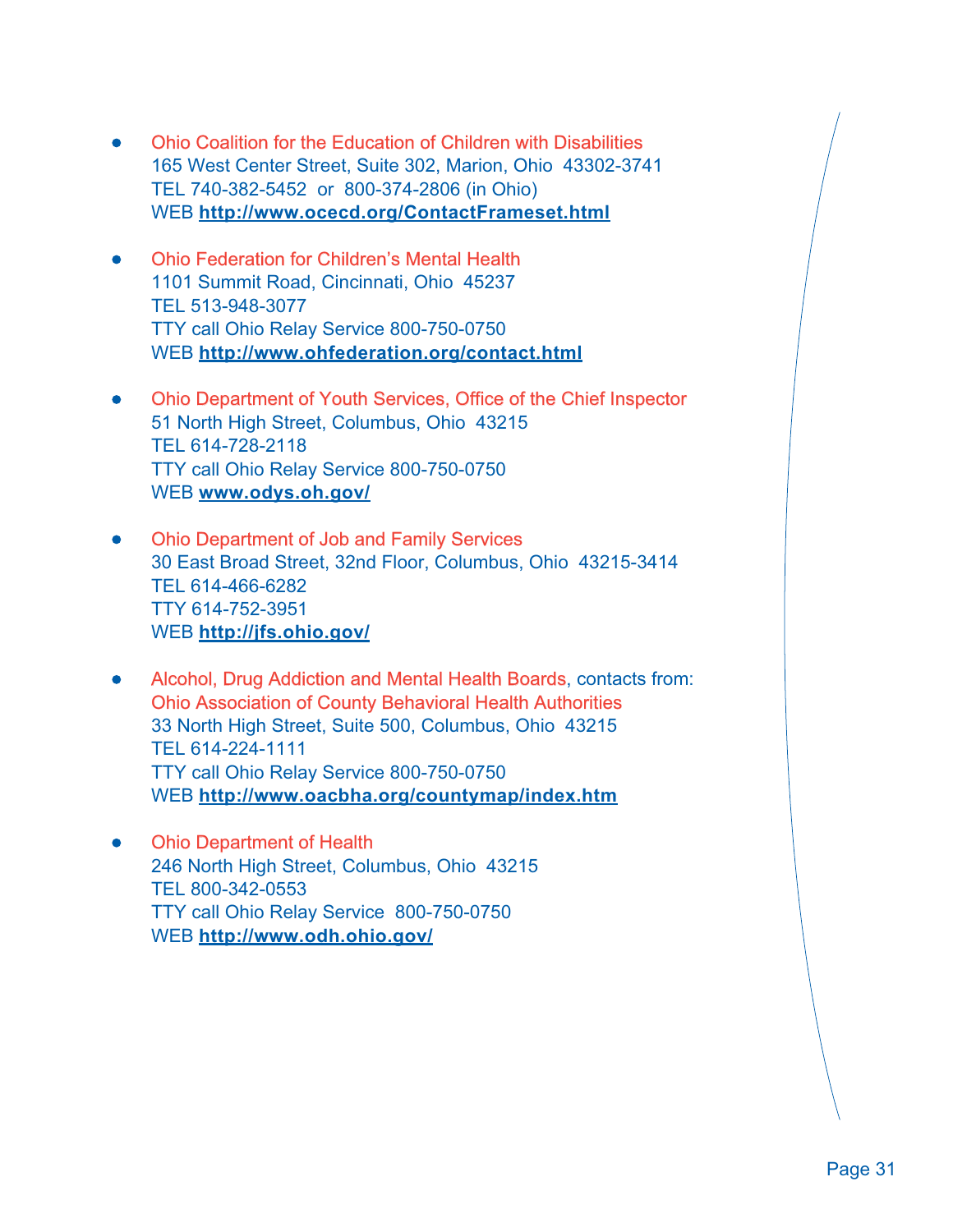# Summary Page

Top Ten Points to Know About

Family and Children First Service Coordination

 The purpose of service coordination is to bring children and families together with the services they need.

 Your individual family service coordination plan identifies services, agencies, and how agencies and your family will share responsibilities.



 Your family is an important part of the family service coordination planning team of your county Family and Child First Council (FCFC).



 The law says that each county FCFC must have at least three family members who have received services from an FCFC member agency.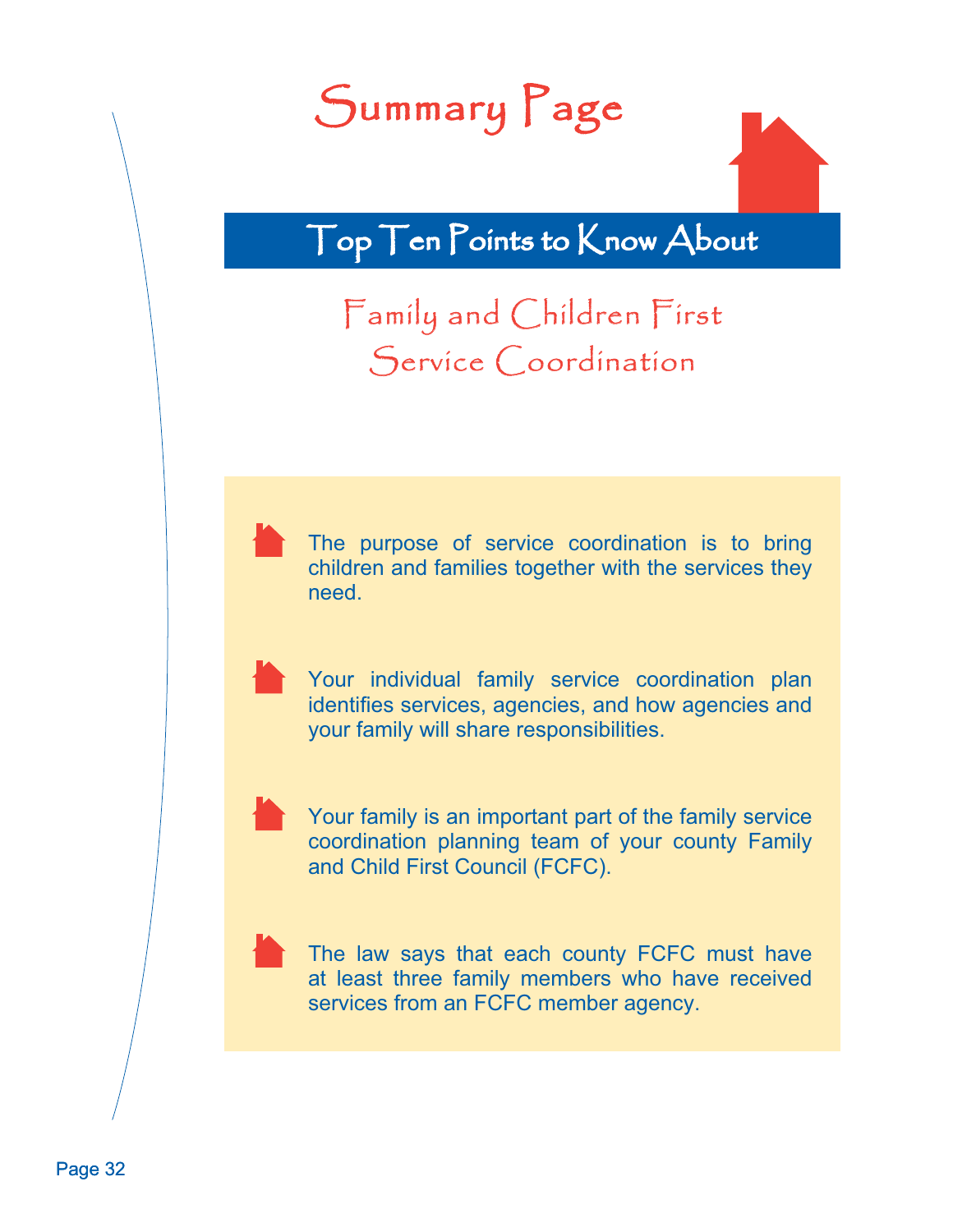The law says that the county FCFC must be evaluated and monitored by the state, by counties and by families. If you disagree with your individual family service coordination plan, you have the right to file a complaint through the dispute resolution process. Your county's service coordination mechanism is your county's plan to get agencies to work together as a team to provide services. Your FCFC must follow the county service coordination mechanism to develop individual family service coordination plans. The family members on the FCFC have a say in their county's service coordination mechanism and how service coordination works. Become a member of your county FCFC to have a voice in how service coordination works for children and families in your county.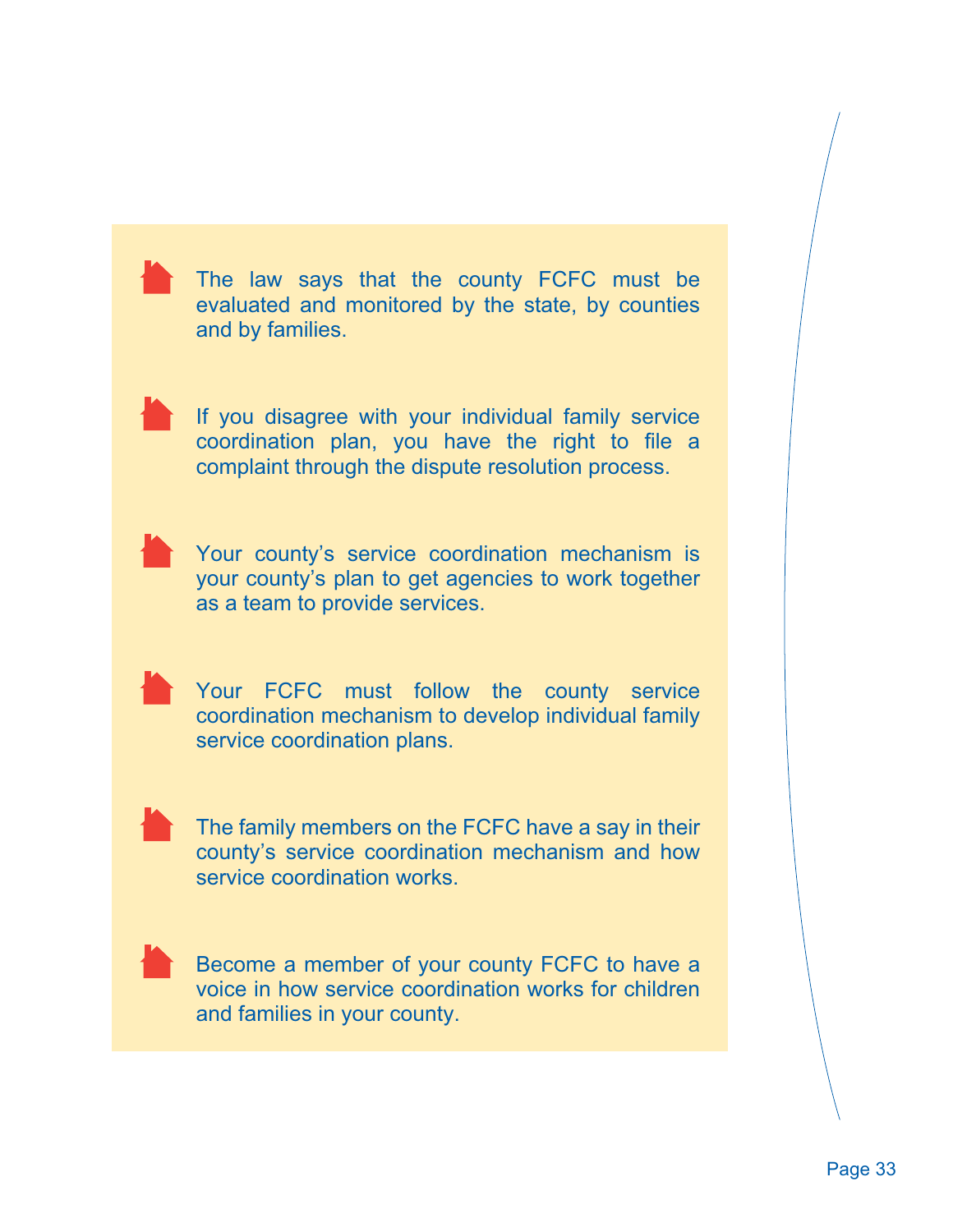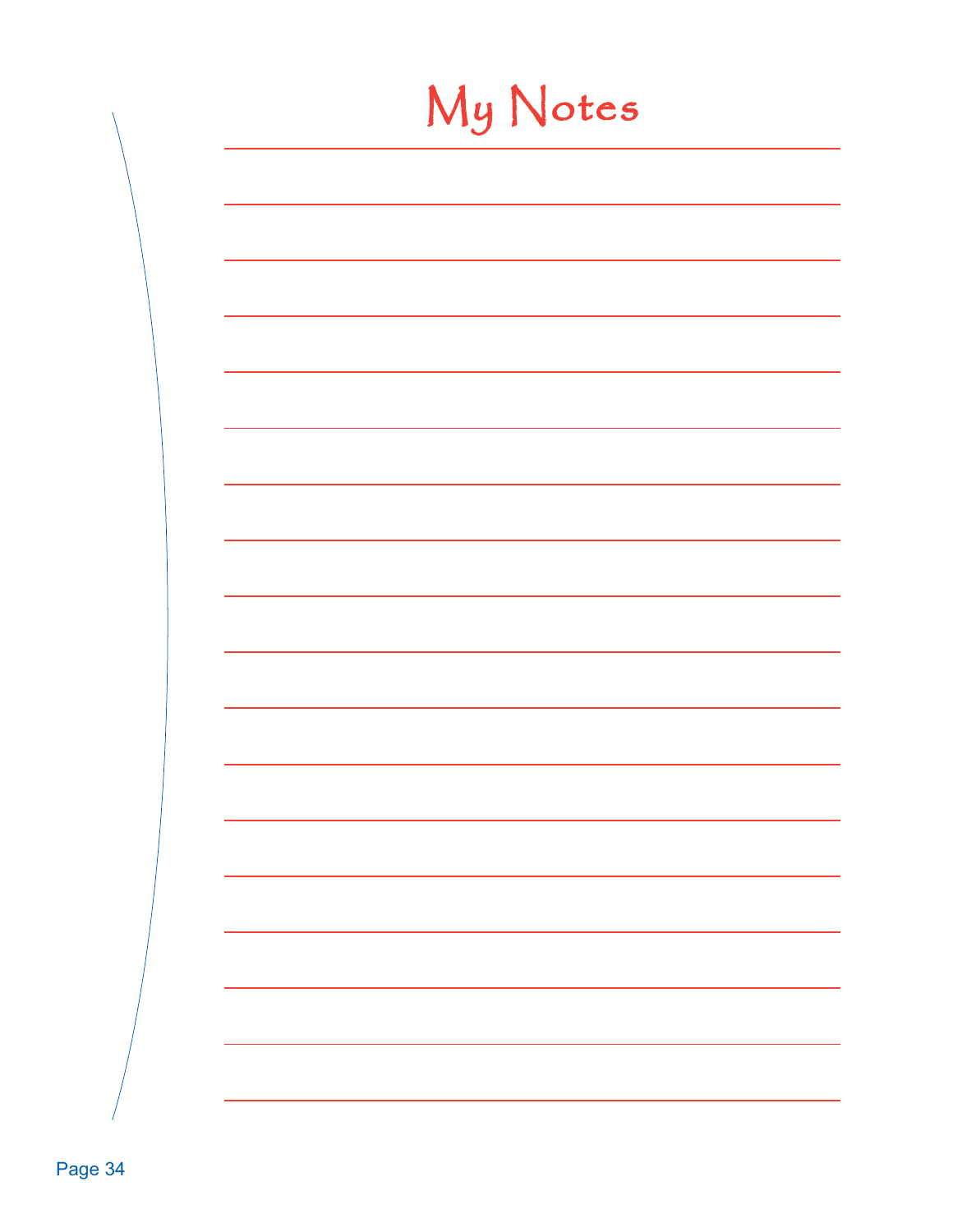